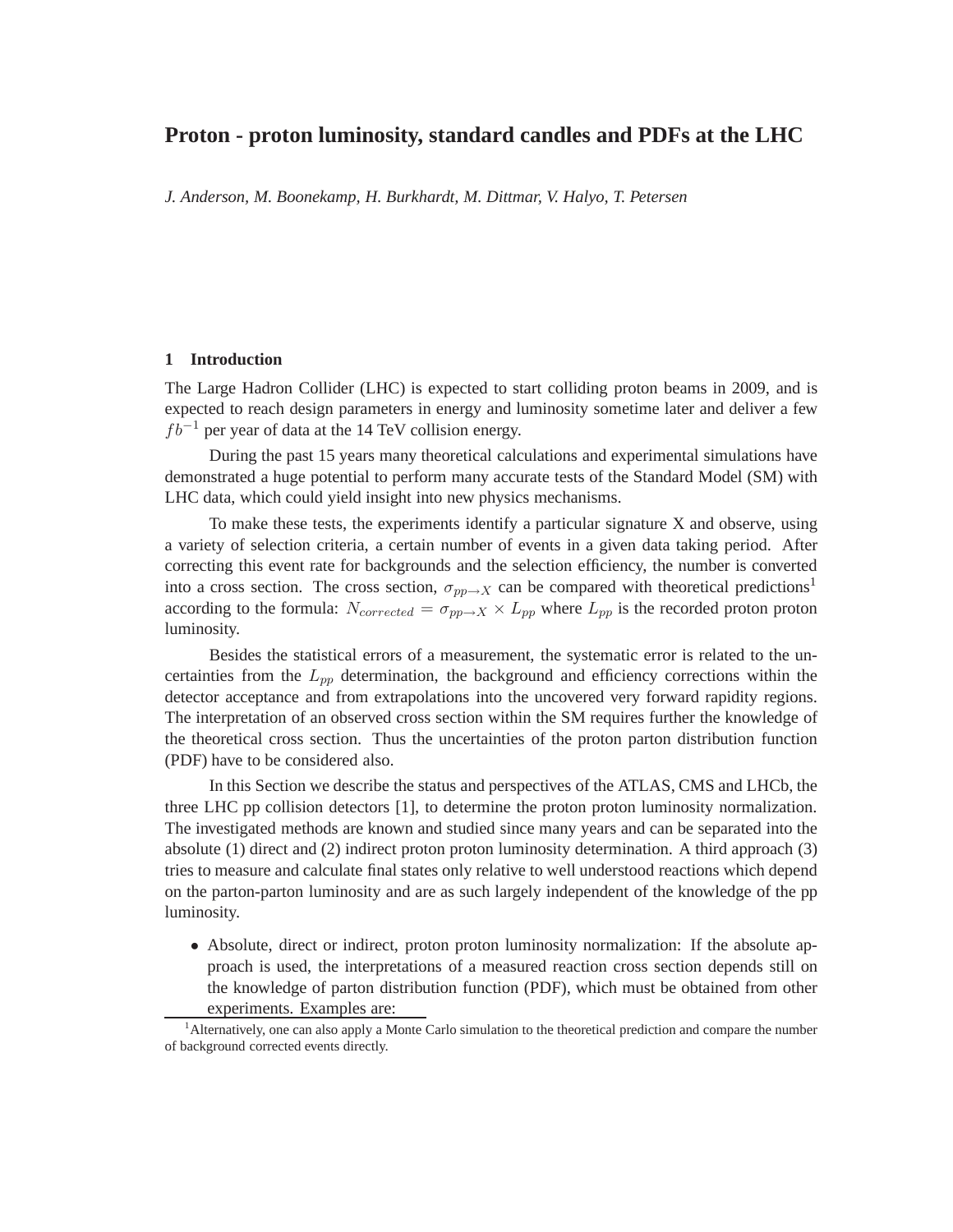- **–** The proton proton luminosity normalization is based on the measurements of the beam currents and shapes. While the beam currents can be accurately determined using beam transformers, the beam profiles are more difficult to determine directly and usually constitute the dominant source of uncertainty on a luminosity measurement using this technique. The use of the machine luminosity determination using beam parameter measurements [2] and [3] will be described in Section 3.1. Alternatively one can try to measure the beam profiles also within the experiments using the precision vertex detectors. A short description of this idea, currently pursued within the LHCb collaboration, is also given in Section 3.1.
- **–** The simultaneous measurements of a pair of cross sections that are connected with each other quadratically via the optical theorem. A well known example of this is the measurement of the total inelastic cross section and the elastic cross section at very high pseudorapidities  $|\eta| \approx 9$  and will be described in Section 3.3.

So called instantaneous or real time luminosity measurements are based on "stable" high rate measurements of particular final state reactions. Once the ratio of such reactions to the pp luminosity determination has been measured, those reactions can be subsequently used as independent luminosity monitors. Some possibilities are discussed in Section 3.4.

- **–** The indirect absolute proton proton luminosity normalization is based on the theoretically well understood "two photon" reaction  $pp \rightarrow pp\mu\mu$  [4, 5] (Section 3.5). This reaction could perhaps be considered as the equivalent of the luminosity counting in  $e^+e^-$  experiments using forward Bhabha scattering.
- Indirect pp luminosity measurements use final states, so called "standard candles", with well known theoretical cross sections (Section 4).

Obviously, the resulting proton proton luminosity can only be as good as the theoretical and experimental knowledge of the "standard candle" reaction. The theoretically and experimentally best understood LHC reactions are the inclusive production of W and Z bosons with subsequent leptonic decays. Their large cross section combined with experimentally well defined final states, e.g. almost background free Z and W event samples can be selected over a relative large rapidity range, makes them the preferred LHC "standard candle" reaction. Other interesting candidates are the high  $p_t$  jet - boson (=  $\gamma$ , W or Z) final states. The indirect luminosity method requires also some knowledge of the PDFs, and of course, if one follows this approach, the cross section of the "standard candle" reaction becomes an input and can not be measured anymore. Thus, only well understood reactions should be considered as candidate reactions.

• pp luminosity independent relative rate measurements using "standard candle" reactions. In addition to the above indirect pp luminosity determinations, "standard candle" reactions allow to perform luminosity independent relative event rate calculations and measurements. This approach has already been used successfully in the past and more details were discussed during the past HERA-LHC workshop meetings [6]. For some reactions, this approach appears to be much easier and more accurate than standard cross section measurements and their interpretations. Perhaps the best known example at hadron colliders is the measurement and its interpretation of the production ratio for Z and W events,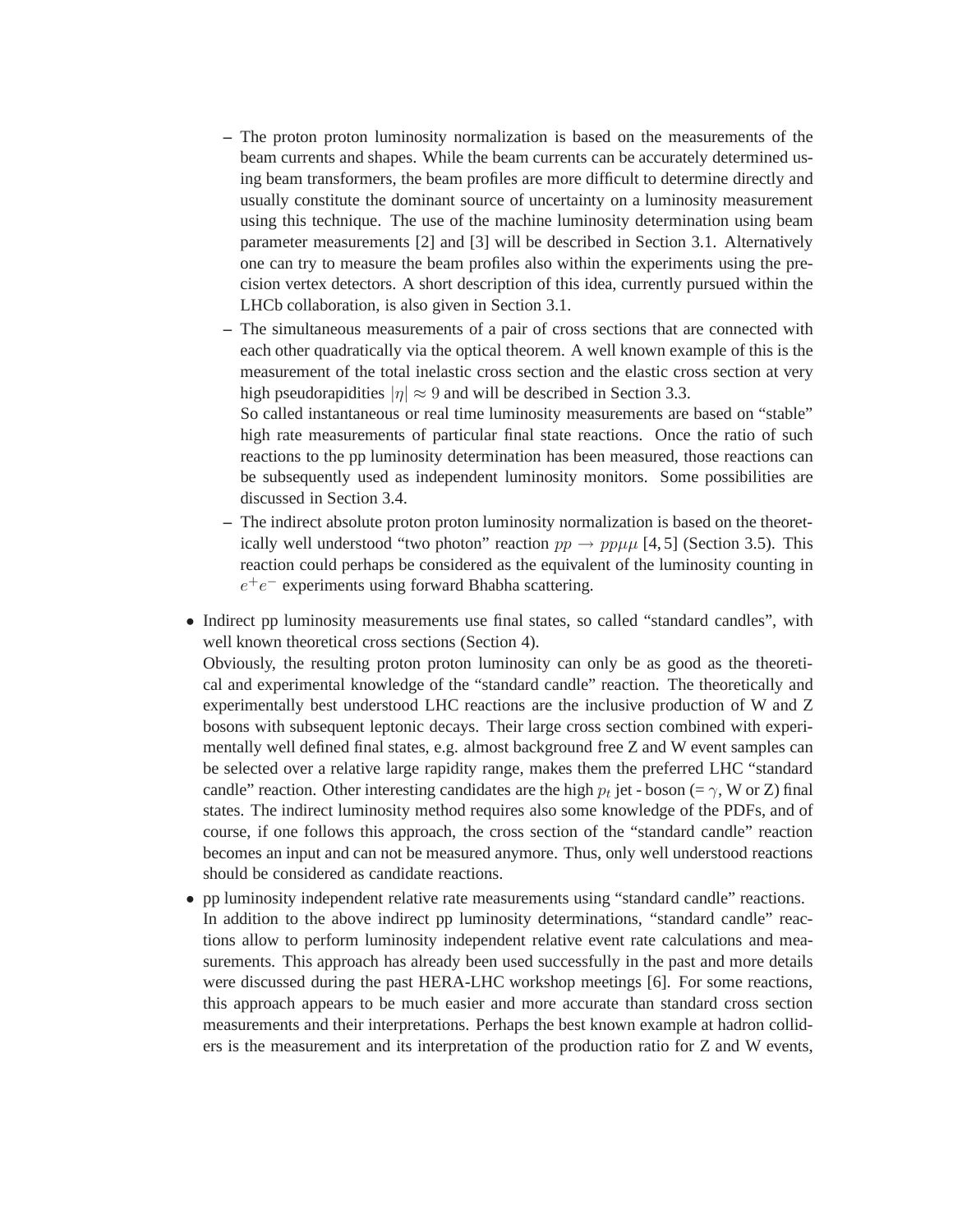where Tevatron experiments have reached accuracies of about 1-2% [7,8]. Another example is related to relative branching ratio and lifetime measurements as used for b-flavored hadrons.

Furthermore the rapidity distributions of leptonic W and Z decays at the LHC are very sensitive to the PDF parameterization and, as was pointed out 10 years ago [9], one can use these reactions to determine the parton luminosity directly and very accurately over a large x (= parton momentum/proton momentum) range. In fact, W and Z production with low transverse momentum were found in this analysis to be very sensitive to  $q\bar{q}$  luminosities, and the jet-boson final states, e.g. the jet- $\gamma$ , Z, W final states at high transverse momentum are sensitive to the gluon luminosity.

In the following we attempt to describe the preparations and the status of the different luminosity measurements and their expected accuracies within ATLAS, CMS and LHCb. Obviously, all these direct and indirect methods should and will be pursued. In Section 5 we compare the advantages and disadvantages of the different methods. Even though some methods look more interesting and rewarding than others, it should be clear from the beginning that as many independent pp luminosity determinations as possible need to be performed by the experiments.

We also try to quantify the systematic accuracies which might be achieved over the next few years. As these errors depend somewhat on the overall achieved luminosity, we need in addition a hypothetical working scenario for the first 4 LHC years. We thus assume that during the first year, hopefully 2009, data at different center of mass energies can be collected by ATLAS and CMS. During the following three physics years we expect that 10 TeV will be the highest collision energy in year I and that at most  $100$  pb<sup>-1</sup> can be collected. We assume further that during the following two years the design energy of 14 TeV can be achieved and that a luminosity of about 1 fb<sup>-1</sup> and 10 fb<sup>-1</sup> can be collected respectively per year. During the first few years similar numbers are expected for the LHCb experiment. However once the LHC reaches the first and second phase design luminosity of  $10^{33}/\text{cm}^2/\text{sec}$  and  $10^{34}/\text{cm}^2/\text{sec}$  it is expected that the LHCb experiment will run at an average luminosity of  $2 \times 10^{32} / \text{cm}^2/\text{sec}$  (resulting in about 2  $fb^{-1}/per$  year).

#### **2 Luminosity relevant design of ATLAS/CMS and LHCb**

In the following we give a short description of the expected performance with respect to lepton and jet identification capabilities. Especially the electron and muon measurement capabilities are important for the identification of events with leptonic decays of W and Z bosons.

Both ATLAS and CMS are large so called omni purpose experiments with a large acceptance and precision measurement capabilities for high  $p_t$  electrons, muons and photons. Currently, the simulations of both experiments show very similar performance for a large variety of LHC physics reactions with and without jets. For the purpose of this Section we focus on the possibility to identify the production of inclusive W and Z decays with subsequent decays to electrons and muons. Both experiments expect excellent trigger accuracies for isolated leptons and it is expected that electrons and muons with momenta above 20-25 GeV can be triggered with high efficiency and up to  $|\eta|$  of about 2.5. The special design of the ATLAS forward muon spectrometer should allow to detect muons with good accuracy even up to  $|\eta|$  of 2.7.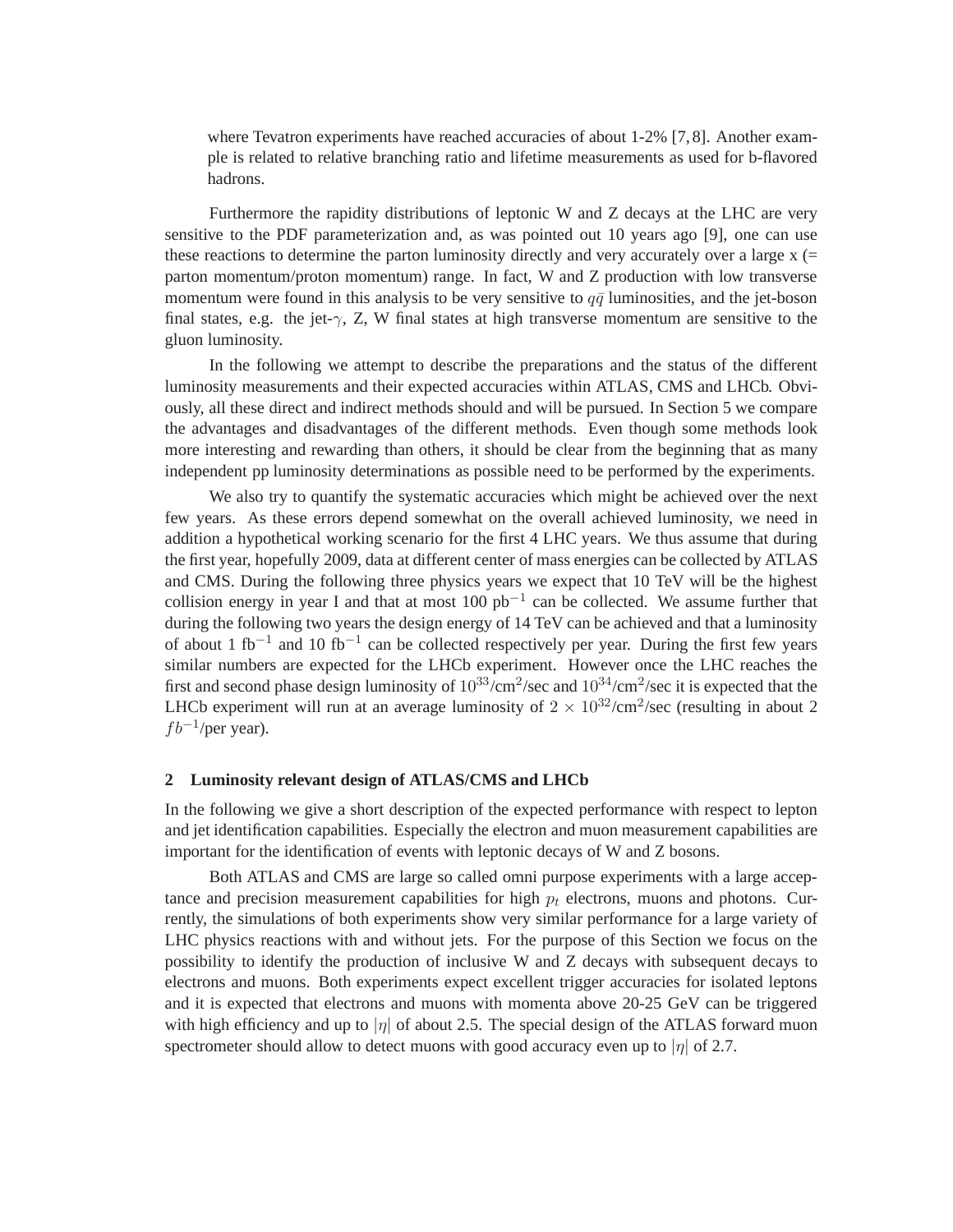The operation of ALFA, a very far forward detector placed about 240 m down the beam line, is envisaged by the ATLAS collaboration to provide an absolute luminosity measurement, either using special optics LHC running and the use of the optical theorem or using the total cross section measurement from the dedicated TOTEM experiment installed near CMS; results from this device can be expected from 2010 and on-wards. In addition to absolute luminosity measurements from ALFA the two detectors LUCID and the Zero-Degree-Calorimeter (CDC) [10] are sensitive to the relative luminosity at time scales of single bunch crossings.

A similar approach for absolute and relative luminosity measurements is foreseen by the CMS experiment. Here it is planned that dedicated forward detectors, the Hadron Forward Calorimeter (HF) and the ZDC device provide similar results as the ones in ATLAS.

Another technique that is expected to be available early on is a luminosity-independent measurement of the pp total cross section. This will be done using a forward detector built by the TOTEM experiment [11].

The LHCb experiment [12] has been designed to search for New Physics at the LHC through precision measurements of CP violating observables and the study of rare decays in the b-quark sector. Since the  $b\bar{b}$  pairs resulting from the proton-proton collisions at the LHC will both be produced at small polar angles and in the same forward or backward cone, LHCb has been designed as a single-arm forward spectrometer covering the pseudo rapidity range 1.9 <  $\eta$  < 4.9. The LHCb tracking system, which is composed of a silicon vertex detector, a warm dipole magnet and four planar tracking stations, will provide a momentum resolution of  $\delta P/P =$  $(0.3+0.0014P/GeV)\%$  [13]. Muon identification is primarily achieved using a set of five planar multi-wire proportional chambers, one placed in front of the calorimeter system and four behind, and it is expected that for the momenta range 3-150GeV/c an identification efficiency of ∼98% and an associated pion dis-identification rate of ∼1% will be achieved. The reconstruction of primary and secondary vertices, a task of crucial importance at b physics experiments, will be virtually impossible in the high particle multiplicity environment present with the nominal LHC running luminosity of  $10^{34}$ cm<sup>-2</sup>s<sup>-1</sup> - LHCb has therefore been designed to run at the lower luminosity of  $2 \times 10^{32} cm^{-2} s^{-1}$ .

Recent LHCb simulations have shown that leptonic W and Z decays to muons can be identified with a small background in the forward and very forward rapidity region starting from  $\eta$  of 1.9 and up to values larger than 4. As will be discussed later in more detail, the common muon acceptance region for the three LHC experiments between 1.9 and about 2.5 will allow to cross check and normalize the W and Z measurements in this region. Consequently the unique large rapidity from 2.5 to 4.9 can be used by LHCb to investigate the very low x range of the PDFs for the first time.

The absolute luminosity at LHCb will be obtained either directly, by making measurements of the beam parameters, or indirectly via a measurement of the event rate of an accurately predicted physics process.

As will be explained in the following Sections, all experiments will try to perform as many as possible direct and indirect absolute and relative luminosity measurements and will, if available, at least during the first years, also use luminosity numbers from the machine group.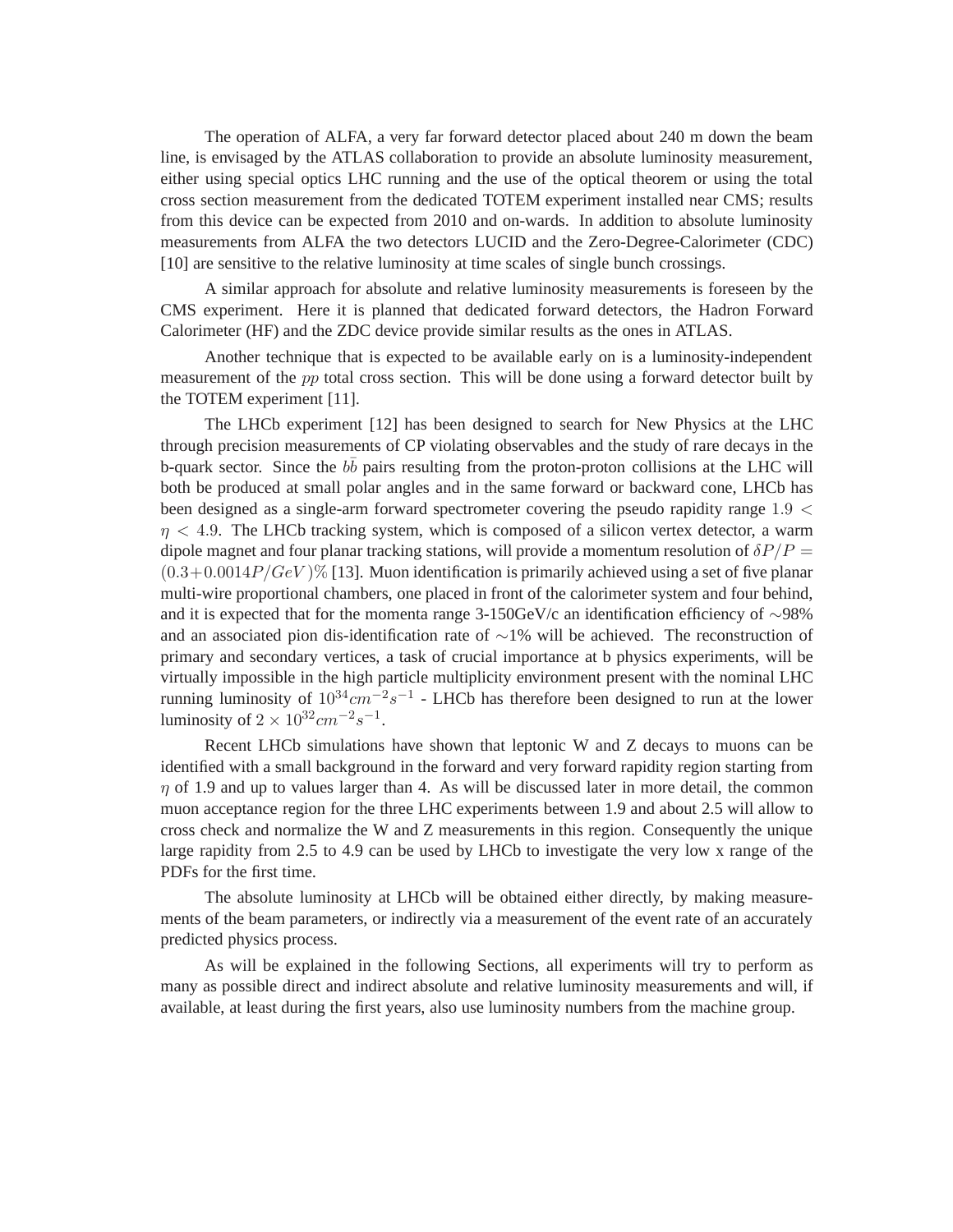#### **2.1 Lepton triggering and W/Z identification.**

Generally, the lepton trigger selections depend on the instantaneous luminosity and some prescaling might eventually needed. However, current simulations by all experiments show that the envisaged  $|\eta|$  and  $p_t$  thresholds will not limit the measurement accuracies of leptons originating from W and Z decays.

The lepton trigger selections that generally perceived to be used for most W and Z related analysis are very similar in ATLAS and CMS as indicated in Table 1.

|            | Trigger selection $e$ |        | Trigger selection $\mu$ |         |
|------------|-----------------------|--------|-------------------------|---------|
| Experiment | $p_T$                 | $\eta$ | $p_T$                   | $\eta$  |
| ATLAS      | $25 \text{ GeV}$      | 2.5    | $20 \text{ GeV}$        | 2.7     |
| <b>CMS</b> | $20 \text{ GeV}$      | 2.5    | $20 \text{ GeV}$        | 21      |
| $LHCh^*$   |                       |        | 2.5 GeV                 | $19-49$ |

Table 1: For ATLAS and CMS the lepton trigger/selection  $p_t$  thresholds are given for single isolated leptons. \*For the LHCb threshold is given for the muon pair mass instead of single muons and only positive values of  $\eta$  are covered.

Trigger and reconstruction efficiencies for leptonic W and Z decays within the acceptance of the detectors have been estimated for ATLAS to be 97.7% and 80.0% for electrons and 84.3% and 95.1% for muons, respectively. The reconstruction efficiency includes the trigger efficiencies and the off-line electron and muon selections used later to identify clean inclusive W and Z event samples [14].

The current equivalent trigger and off-line efficiencies for CMS are about 85% and 77% for electrons and combined about 85% for single muons [15]. Similar efficiency numbers for muons from W and Z decays are expected within the LHCb acceptance region [16]. Current simulations show that these numbers can be determined with high accuracies, reaching perhaps 1% or better, at least for isolated leptons<sup>2</sup> which have a transverse momentum some GeV above the trigger thresholds. For lower momenta near the thresholds or for additional special trigger conditions somewhat larger systematic uncertainties can be expected.

#### **3 Direct and indirect absolute pp luminosity measurements**

Three different absolute proton proton luminosity measurements are discussed in this Section. (1) The machine luminosity determination using beam parameter measurements [17], (2) the luminosity independent total pp cross section measurement combined with the measurement of the elastic pp scattering rate [11] and (3) the measurement of the "two photon" reaction  $pp \rightarrow$  $pp\mu\mu$  [4, 5]. As will be discussed in more detail in Section 5, only method (3) can be performed during the normal collision data taking. For method (1) some special methods, which take the actual detector performance during each run into account, need to be developed. Method 2 uses a two phase approach (a) a special machine optics run with low luminosity to determine the total

<sup>&</sup>lt;sup>2</sup>As isolated high  $p_t$  photons are triggered essentially like electrons similar accuracies for both particle types can be assumed.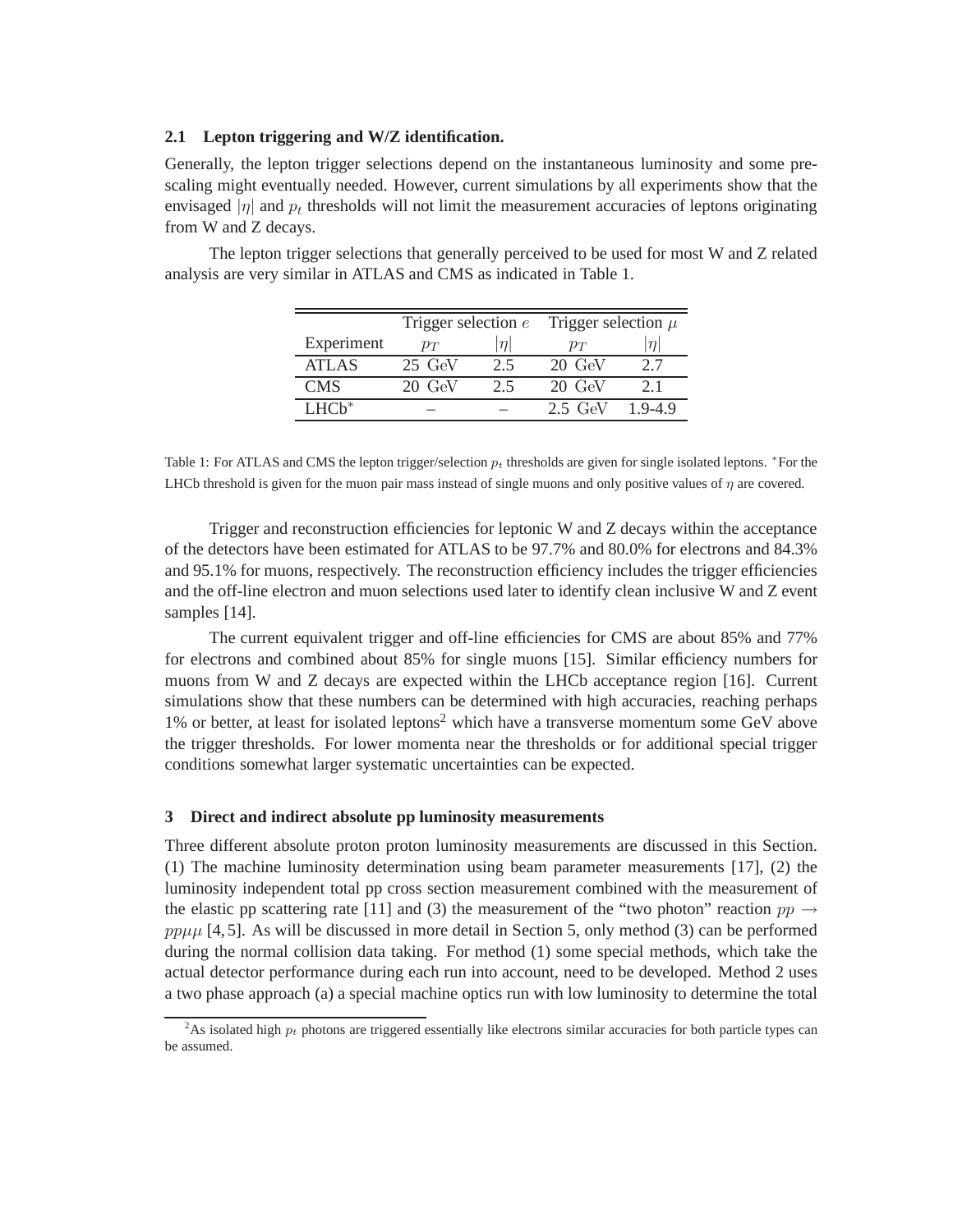cross section and (b) a normalization to some high rate final state reactions which can be counted during normal physics runs.

# **3.1 Proton-proton luminosity from machine parameters**<sup>3</sup>

The luminosity for colliding beams can be directly obtained from geometry and numbers of particles flowing per time unit [2]. This can be used to determine the absolute LHC luminosity from machine parameters without prior knowledge of pp scattering cross sections. The principle is briefly outlined here. More details can be found in [3].



Fig. 1: Luminosity from particles flux and geometry.

For two bunches of  $N_1$  and  $N_2$  particles colliding head-on in an interaction region as sketched in Fig.1 with the frequency  $f$  the luminosity is given as

$$
\mathcal{L} = \frac{N_1 N_2 f}{A_{\text{eff}}} \,. \tag{1}
$$

Aeff is the *effective transverse area* in which the collisions take place. For a uniform transverse particle distribution,  $A_{\text{eff}}$  would be directly equal to the transverse beam cross section. More generally, the effective area can be calculated from the overlap integral of the two transverse beam distributions  $g_1(x, y)$ ,  $g_2(x, y)$  according to

$$
\frac{1}{A_{\text{eff}}} = \int g_1(x, y) g_2(x, y) dx dy.
$$
 (2)

For equal Gaussian beams

$$
g_1 = g_2 = \frac{1}{2\pi\sigma_x\sigma_y} \exp\left[-\frac{x^2}{2\sigma_x^2} - \frac{y^2}{2\sigma_y^2}\right]
$$
 (3)

we obtain for head-on collisions  $A_{\text{eff}} = 4\pi \sigma_x \sigma_y$  so that

$$
\mathcal{L} = \frac{N_1 N_2 f}{4\pi \sigma_x \sigma_y} \,. \tag{4}
$$

The collision frequency  $f$  is accurately known. The number of particles circulating in a storage ring is measured using beam current transformers to roughly 1% precision [17].

The main uncertainty in the absolute luminosity determination from machine parameters is expected to originate in the knowledge of the transverse beam dimensions. Safe operation

<sup>&</sup>lt;sup>3</sup>Contributing author: H. Burkhardt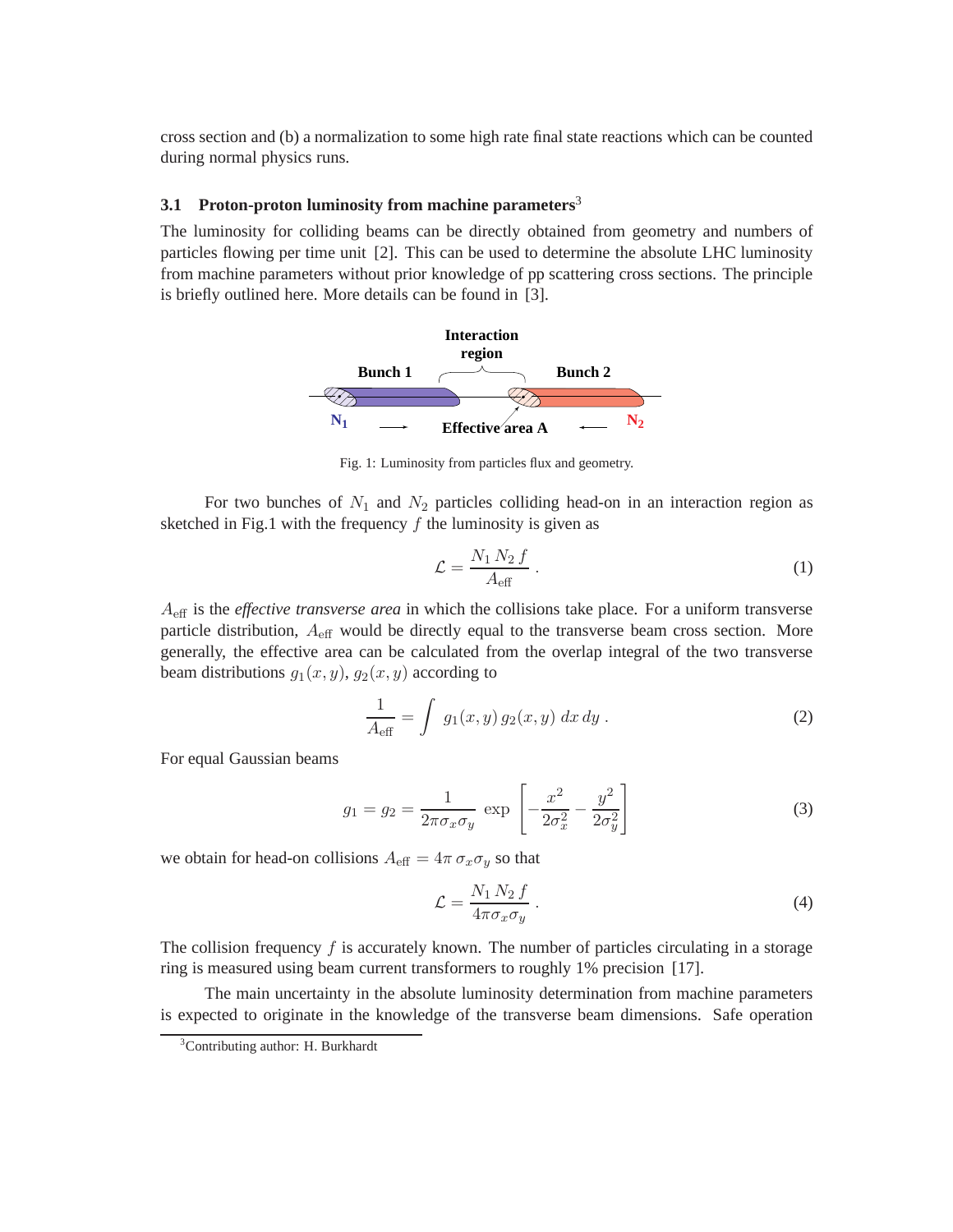

Fig. 2: Schematic view of the steps involved in an orthogonal separation scan proposed for the LHC (left) and a possible result in one direction (based on early LEP data) shown on the right.

of the LHC requires a rather good knowledge of the optics and beam sizes and we expect that this should already allow a determination of the luminosity from machine parameters to about 20 − 30 percent. A much better accuracy can be obtained when the size of the overlap region at the interaction points is determined by measuring the relative luminosity as a function of lateral beam separation, as illustrated in Fig. 2. This technique was pioneered at the ISR [18] and allowed to reduce the uncertainty to below 1%, [19, 20].

For the more complicated LHC and early operation, a 10% overall uncertainty in the absolute LHC machine luminosity calibration should be a realistic goal. The actual precision will depend on the running time and effort which is invested. A relatively small number of scans under favorable beam conditions will in principle be sufficient to obtain and verify the reproducibility in the absolute luminosity calibration. While fast scans may always be useful to optimize collisions, we assume that any dedicated, detailed luminosity scans will become obsolete when the other, cross section based luminosity determinations described in these proceedings allow for smaller uncertainties.

Optimal running conditions are moderate bunch intensities, large bunch spacings, no crossing angle and  $\beta^* = 2$  m or larger. These conditions are in fact what is proposed anyway for the initial LHC operation with 43 – 156 bunches per beam. Statistics are not expected to be a problem. For early operation at top energy (10 - 14 TeV) with 43 bunches and  $4 \times 10^{10}$  particles per bunch, before beams are squeezed. at a  $\beta^* = 11$  m, we already expect luminosities of the order of  $10^{30}$  cm<sup>-2</sup>s<sup>-1</sup> resulting in event rates of  $10^4$  Hz, for a cross section of 0.01 barn as typical for the low angle luminosity monitors.

From the LHC injectors, we expect bunch by bunch variations of about 10% in intensity and 20% in emittance. For the large spacing between bunches in the operation with up to 156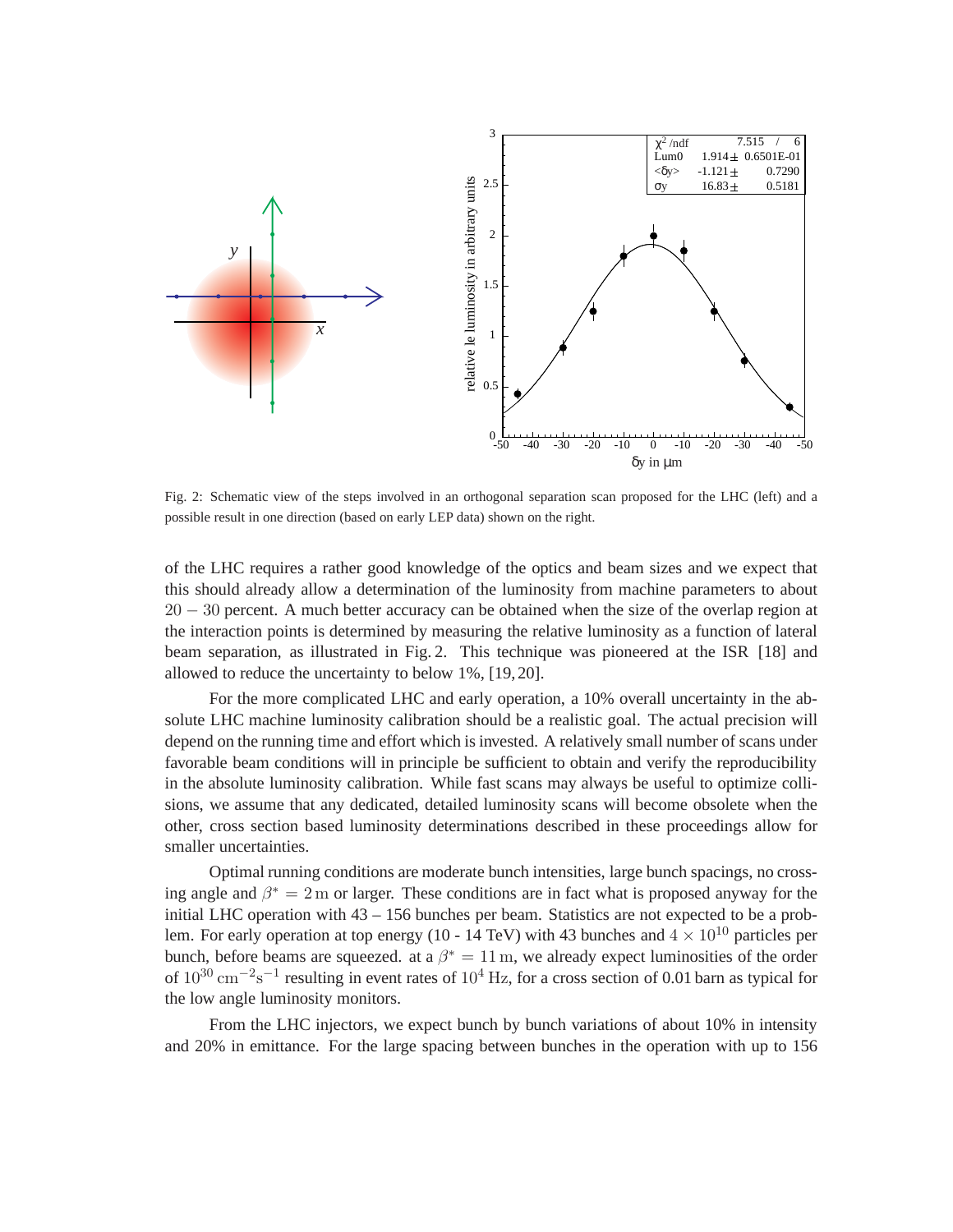bunches, there is no need for crossing angles at the interaction points. Parasitic beam-beam effects will be negligible. All bunches in each beam will follow the same equilibrium orbit and collide at the same central position.

Calibration runs require good running conditions and in particular good beam lifetimes. Bunch by bunch differences are not expected to change significantly during a scan. Storing bunch intensities at the beginning and end of a scan and using one set of timed averaged bunch intensities for a scan should be sufficient. To avoid any bias, it will be important to use the correct pairing of bunch intensities and relative luminosities in the calculation of absolute bunch luminosities according to Eq. 1, before any summing or averaging over different bunches.

We are currently preparing an on-line application for automatic luminosity scans<sup>4</sup>. Scan parameters like range, step size and duration can be set before the start of the scan. Once the parameters are defined, it is possible to launch automatic horizontal and vertical separation scans in the LHC interactions regions. For a detailed scan, we may choose a range from -4 to +4  $\sigma$  in nominal beam size in steps of 0.5  $\sigma$ , resulting in 17 equidistant points. If we wait 1 s between points to allow for the magnets to change and for 2 s integration time, the scan time would still be below a minute per plane. Details are currently being worked out in close collaboration with the experiments. Exchanging all data bunch-by-bunch at a 1 Hz rate between the machine control room (CCC) and the experiments would be rather demanding and risks to saturate current capacities.

For the initial running, it will be sufficient to exchange average values at about 1 Hz rate. It allows quality monitoring and the determination of the peak position. For the detailed off line analysis, we only have to rely on local logging and timing information synchronized to at least 1 s precision at the beginning of the scan. With fixed time interval defined and saved before the scan, this allows for off-line synchronization of the detailed data and a complete bunch by bunch analysis.

#### **3.2 Direct measurements of the absolute luminosity at LHCb**

LHCb plans to measure the absolute luminosity using both the Van Der Meer scan, [18], and beam-gas techniques following a more recently proposed method [21]. Here one tries to determine the transverse beam profiles at colliding beam experiments utilizing the precision vertex detectors found at modern HEP experiments to reconstruct beam gas interactions near the beams crossing point. The vertex resolution in the transverse direction at LHCb can be parameterized by the relation

$$
\sigma_{x,y} = \frac{100\mu m}{\sqrt{N_{tracks}}}
$$
\n(5)

where  $N_{tracks}$  is the number of tracks originating from the vertex. Since the nominal transverse bunch size at LHCb will be  $100\mu m$ , the reconstruction of beam-gas vertices's, which will have a track multiplicity of ∼ 10, will enable the measurement of the colliding bunch profiles and the beam overlap integral. This method is currently under investigation by the LHCb collaboration and is expected to result in a luminosity measurement with an associated uncertainty of 3-5%.

<sup>4</sup>Done by Simon White, as part of his PhD thesis work on the LHC machine luminosity determination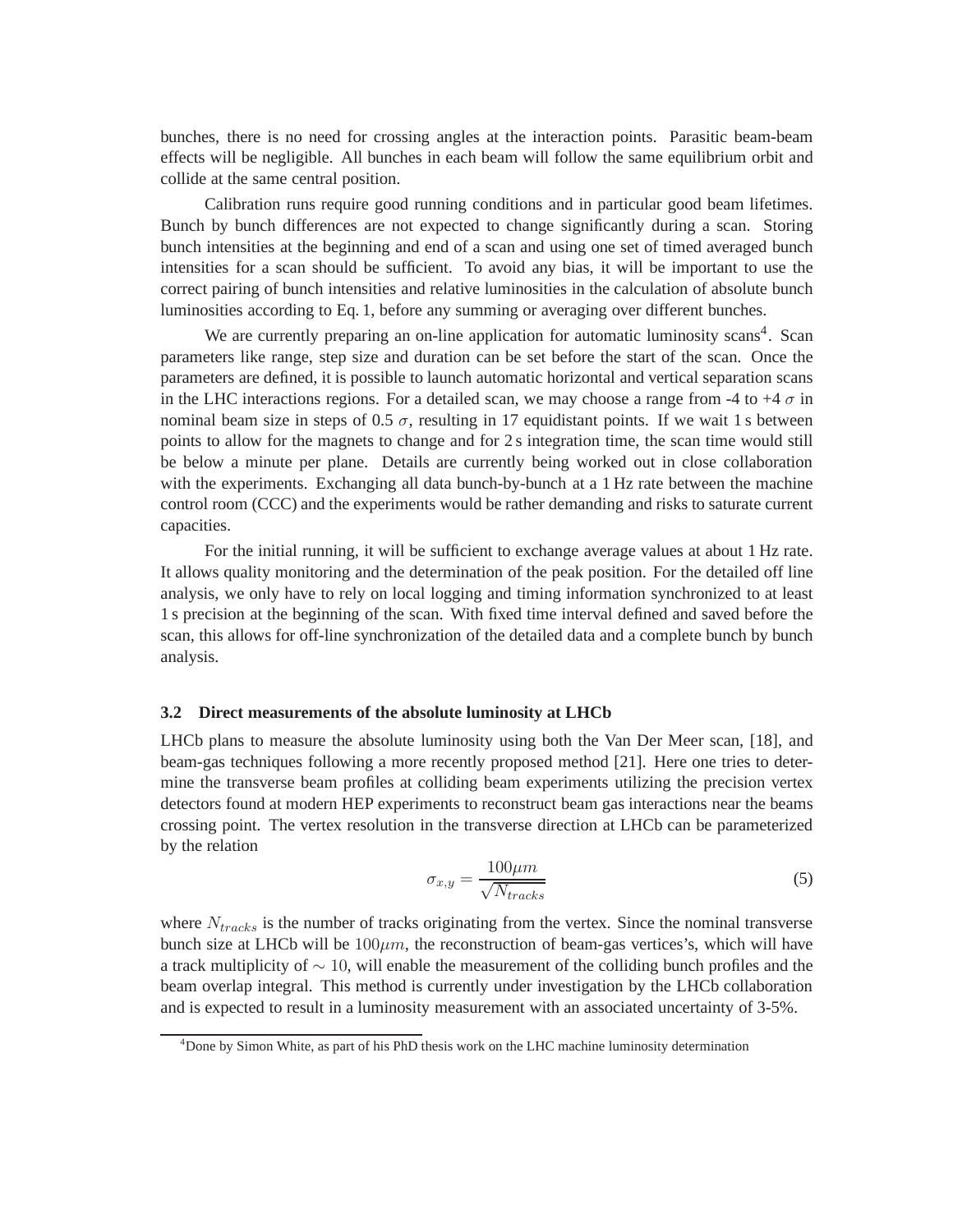# **3.3 Absolute pp luminosity from specialized detectors and from the total cross section measurement**

ATLAS and CMS are planning to perform absolute and relative pp luminosity measurements using dedicated luminosity instruments.

Three particular luminosity instruments will operate around the ATLAS interaction point. The absolute luminosity measurement will be provided by ALFA [10] placed 240m down the beam line and due to operate in 2010. This measurement requires some special optics low luminosity running of the LHC and should be able to measure the very low angle Coulomb scattering reaction. The expected precision is of the order 3%, depending on yet unknown LHC parameters during running. The ALFA detector can also measure the absolute luminosity using the optical theorem if the Coulomb region can not be reached. Extrapolating the elastic cross section to very low momentum transfer  $t = 0$  and using the total cross section as measured by TOTEM [11] (located at the CMS interaction point) current simulations indicate that a precision of about 3% might also be reached with this method. In addition to absolute luminosity measurements from ALFA, LUCID and a Zero-Degree-Calorimeter (ZDC) [10] are sensitive to the relative single bunch crossings luminosity. LUCID and ZDC will however not give absolute measurements.

A similar approach is currently foreseen by the CMS collaboration [22].

#### **3.4 Real time relative luminosity measurements**

A large number of instantaneous relative luminosity measurements have been discussed during the past years by ATLAS, CMS and LHCb and more details can be found in the three presentations given during the "standard candle" session of this workshop [23]. As an example we outline in the following some ideas discussed within CMS.

Multiple techniques capable of providing suitable luminosity information in real time have been identified in CMS. One technique employs signals from the forward hadron calorimeter (HF) while another, called the Pixel Luminosity Telescope (PLT), uses a set of purpose-built particle tracking telescopes based on single-crystal diamond pixel detectors. At this writing, the PLT has not been formally approved, but is under study. The methods based on signals from the HF described are the ones being most vigorously pursued.

Two methods for extracting a real-time relative instantaneous luminosity with the HF have been studied. The first method is based on "zero counting," in which the average fraction of empty towers is used to infer the mean number of interactions per bunch crossing. The second method called "EtSum method" exploits the linear relationship between the average transverse energy per tower and the luminosity.

Outputs of the QIE chips used to digitize the signals from the HF PMTs on a bunchby-bunch basis are routed to a set of 36 HCAL Trigger and Readout (HTR) boards, each of which services 24 HF physical channels. In order to derive a luminosity signal from the HTR, an additional mezzanine board called the HF luminosity transmitter (HLX) is mounted on each of the HTR boards. The HLX collects channel occupancy and  $E_T$  sum data to create eight histograms: two sets of three occupancy histograms, one  $E_T$ -sum histogram, and one additional occupancy histogram. These histograms comprise about 70 KB of data, which is transmitted at a rate of approximately 1.6 Mbps to a dedicated luminosity server via an Ethernet switch that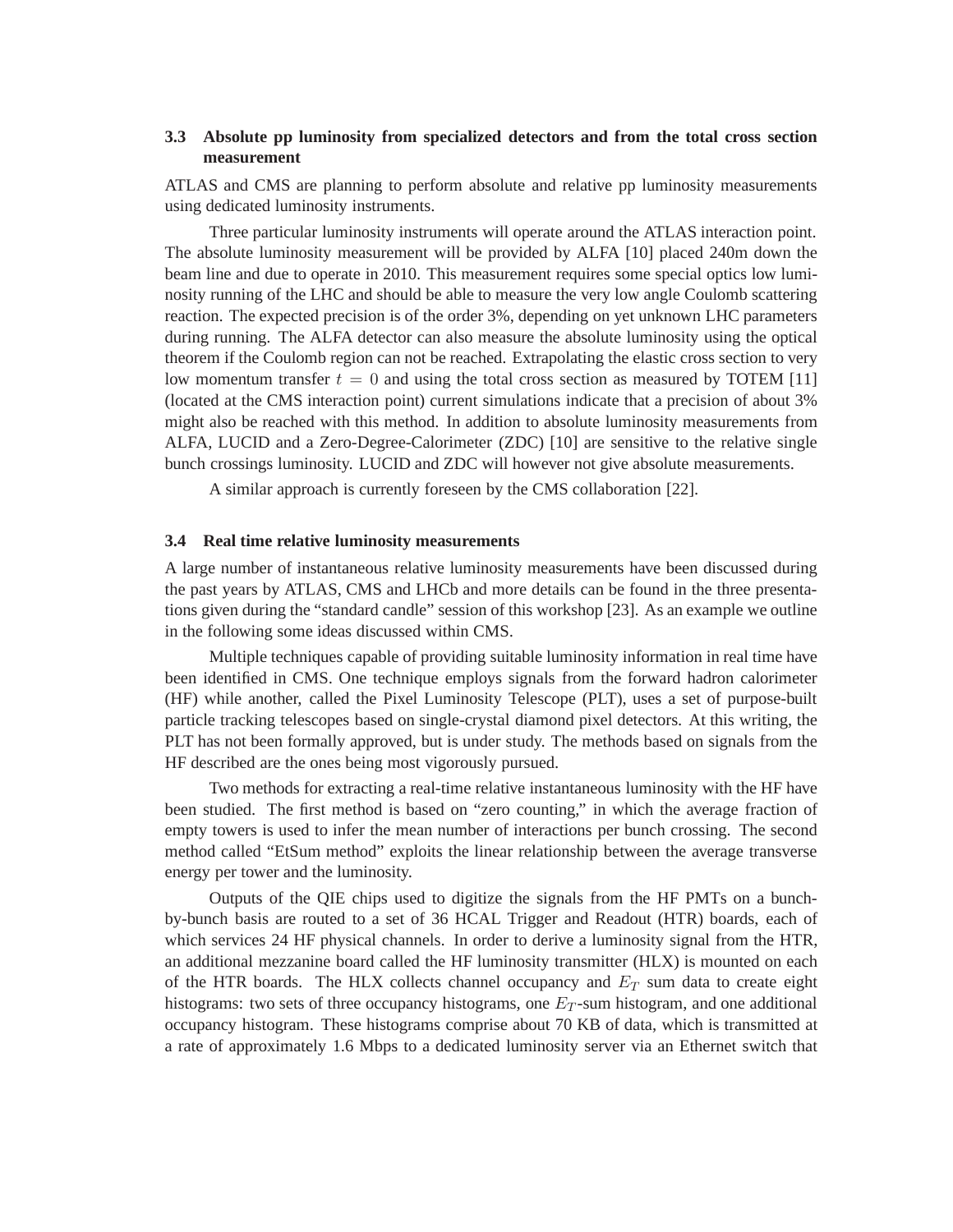aggregates the data from multiple HLX boards for further processing.

Although all HF channels can be read by the HLX, MC studies indicate that the best linearity is obtained using only the inner four  $\eta$  rings. The algorithm has been optimized to minimize sensitivity to pedestal drifts, gain changes and other related effects. Both "Zero Counting" and the "EtSum" method have demonstrated linearity up to LHC design luminosity. A statistical error of about 1% will be achieved at fewtimes  $\times 10^{31}$ cm<sup>-2</sup>s<sup>-1</sup> Hence the dominant error on the absolute luminosity will result from the normalization of the online relative luminosity.

# **3.5 Proton-proton luminosity from the reaction**  $pp \rightarrow pp\mu\mu$

The QED process  $pp \to pp\mu^+\mu^-$ , where a  $\mu^+\mu^-$  pair is produced via photon-photon scattering, was first proposed for luminosity measurements at hadron colliders in [4]. At the LHC such pairs will be predominantly produced with small transverse momenta, at small polar angles and in the same forward or backward cone.

All three experiments are considering to use the well calculated  $pp \rightarrow pp\mu\mu$  process for measuring absolute luminosity. The theoretical understanding of this QED photon-photon scattering reactions is considered to be accurate to better than 1%. Consequently this final state is thus often considered to be the perfect theoretical luminosity process. However, the experimental identification of this process requires to select muon pairs with low mass and within a well understood acceptance. The measurement of this reaction at a hadron collider appears to be much more difficult than the corresponding measurements of the reaction  $ee \rightarrow ee\mu\mu$  at LEP. The systematic measurement error for example in L3 and after several years of data taking was about  $\pm 3\%$  [24]

Current simulations by the three LHC experiments indicate that the final state can be identified using straight forward criteria. For ATLAS and CMS one finds that about 1000 accepted events could at best be expected for an integrated luminosity of 1 fb<sup>-1</sup>, resulting in a statistical error of about  $\pm$  3%.

For example the ATLAS study selects oppositely charged back-to-back muon tracks with  $p_T > 6$  GeV and  $|\eta| < 2.2$  with an invariant mass less than 60 GeV and a common vertex with no other tracks originating from it (isolation), yields a cross section of 1.33 pb. Thus, about 1300 events can be expected for running periods with a luminosity of 1 fb<sup>-1</sup> and yielding a potential statistical error of 3%. However, backgrounds not only from pile up events will be a critical issue. Some proton tagging with high luminosity roman pots is currently investigated but this will certainly reduce the accepted cross section and introduce additional acceptance errors. Similar conclusions have been reached by simulations performed within the CMS collaboration. Consequently, both experiments expect that, during the coming years, this reaction will be mainly used as a cross check of the other methods.

The cross section for this process where both muons lie inside the LHCb acceptance and have a combined invariant mass greater than 2.5GeV is  $\approx 88$  pb. The expected uncertainty is perhaps 1% or smaller and comes mainly from rescattering corrections [5], i.e. strong interactions between the interacting protons.

The feasibility of using the elastic two photon process  $pp \rightarrow p + \mu^+ \mu^- + p$  to make luminosity measurements at LHCb was first explored in [25] and has recently been investigated in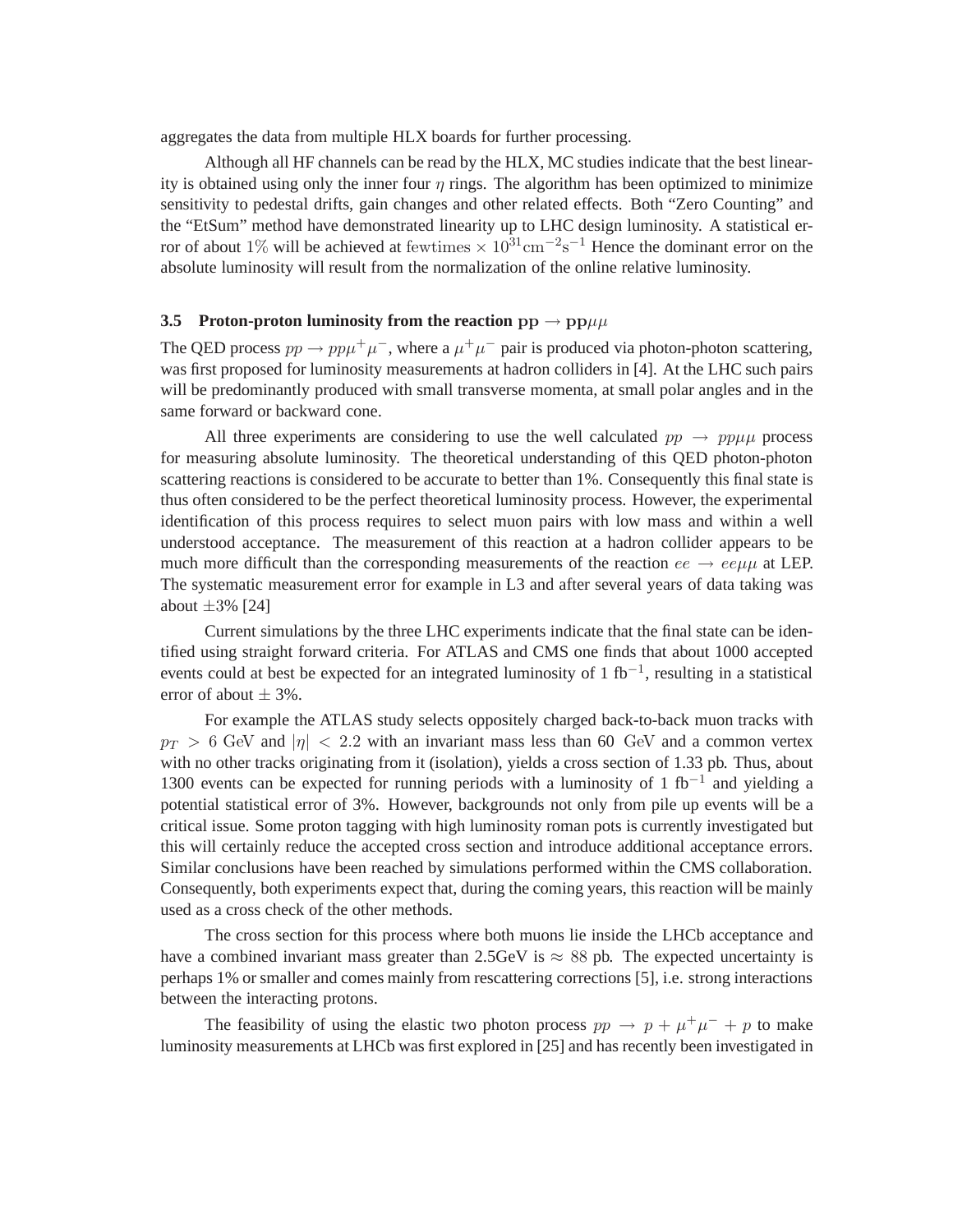more detail by members of the LHCb collaboration [26]. A variety of background processes have been studied: dimuons produced via inelastic two-photon fusion and double pomeron exchange; low mass Drell-Yan pairs; QCD processes such as  $b\bar{b} \rightarrow \mu^+\mu^- + X$ ; and the combinatoric backgrounds caused by  $K/\pi$  mis-identification. A simple offline selection has been developed that requires: the dimuon pair transverse momentum to be less than 50MeV/c; the dimuon invariant mass to be in the range  $2.5 GeV/c^2 < M_{\mu\mu} < 20 GeV/c^2$ ; and a charged particle multiplicity of less than 3 (i.e. the event should contain a  $\mu^+\mu^-$  pair and no other charged particles). These criteria select  $\sim$  27% of the signal events that pass the trigger and are reconstructed and result in a background contamination that is  $(4.1 \pm 0.5(stat.) \pm 1.0(syst.))\%$  of the signal level with the dominant contribution due K/π mis-identification. Overall it is expected that  $\sim 10^4$  pp  $\rightarrow$  $p + \mu^+ \mu^- + p$  events will be triggered, reconstructed and selected at LHCb during one nominal year of data taking  $(2fb^{-1})$ . Systematic uncertainties on a luminosity measurement at LHCb using this channel are estimated to be  $\sim 1.31\%$  and are dominated by the uncertainty on the predicted cross section for events containing dimuons produced via double pomeron exchange, an uncertainty that is expected to be reduced in the near future. A measurement of the absolute luminosity at LHCb using this channel and a dataset of  $2fb^{-1}$  will therefore be possible with an associated uncertainty of  $\sim 1.5\%$ .

In summary, the accurate measurement of this theoretically well understood reaction looks like an interesting challenge for the LHC experiments. Interesting results can be expected once integrated luminosities of 5 fb−<sup>1</sup> and more can be accumulated for ATLAS and CMS and about 1 fb−<sup>1</sup> for LHCb. Of course, it remains to be proven, if the systematic uncertainties under real data taking conditions can indeed be reduced to the interesting 1% level.

#### **4 Indirect and relative pp luminosity measurements**

The methods to measure the absolute proton proton luminosity and their limitations have been described in the previous chapter.

In this Section we will describe the possibilities to measure the luminosity indirectly using well defined processes, so called "Standard Candles" and their use to further constrain the PDFs and discuss the possibility to "measure" directly the parton-parton luminosities.

Before describing the details of these indirect approaches, a qualitative comparison of luminosity measurements at  $e^+e^-$  colliders and hadron colliders might be useful. The most important difference appears to be that in the  $e^+e^-$  case one studies point like parton parton interactions. In contrast, at hadron hadron interactions one studies the collision of protons and other hadrons made of quarks and gluons. As a result, in one case the Bhabha elastic scattering reaction  $e^+e^- \rightarrow e^+e^-$  at low  $Q^2$  reaction can be calculated to high accuracy and the observed rate can be used as a luminosity normalization tool. In contrast, the elastic proton proton scattering cross section can not be calculated at the LHC nor at any other hadron colliders. As a consequence, absolute normalization procedures depend always on the measurement accuracy of the pp total cross section. Even though it is in principle possible to determine the pp total cross section in a luminosity independent way using special forward detectors like planned by the TOTEM or the ALFA experiments, the accuracy will be limited ultimately and after a few years of LHC operation to perhaps a few %.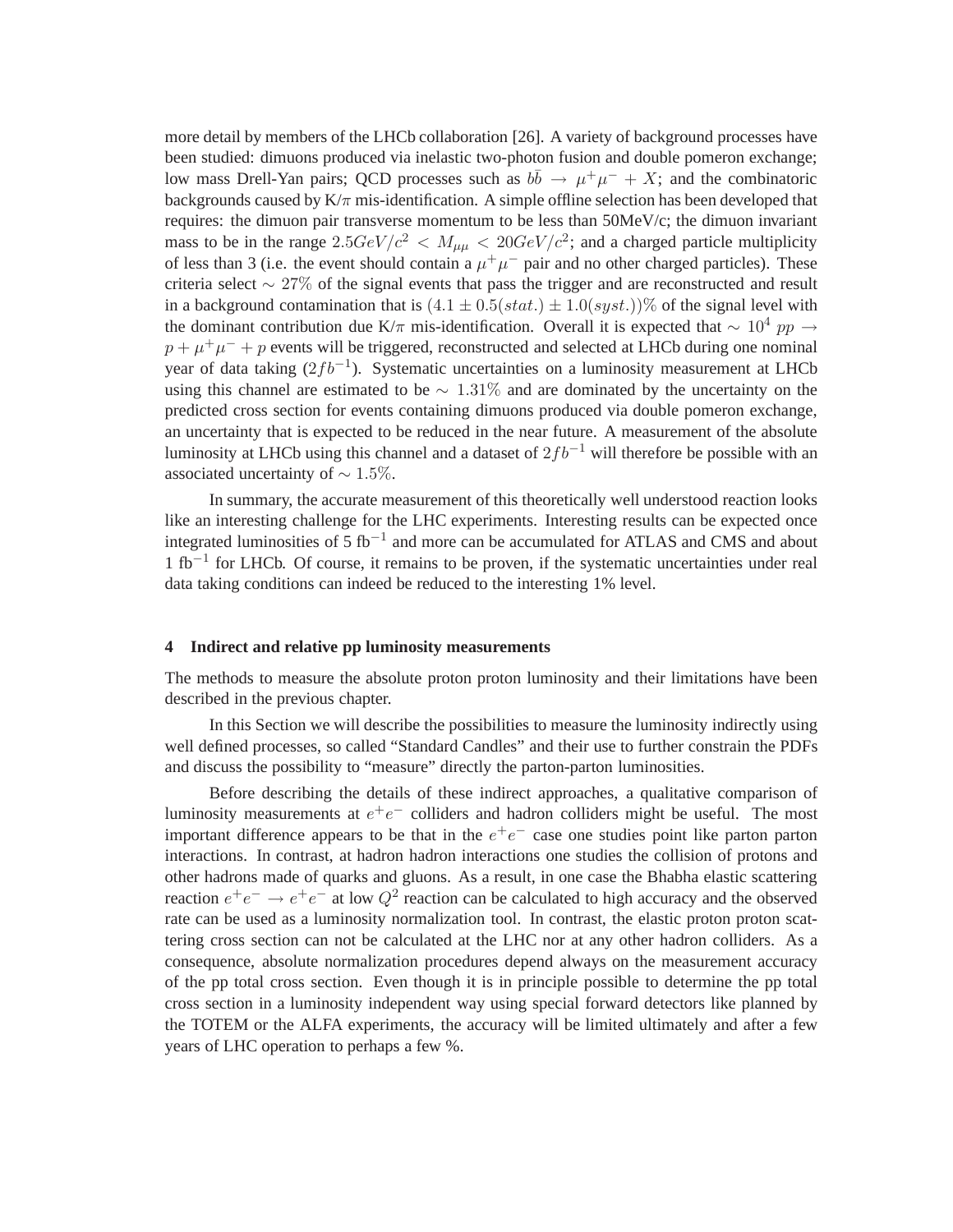Furthermore, as essentially all interesting high  $Q^2$  LHC reactions are parton parton collisions, the majority of experimental results and their interpretation require the knowledge of parton distribution functions and thus the parton luminosities.

Following this reasoning, more than 10 years ago, the inclusive production of W and Z bosons with subsequent leptonic decays has been proposed as the ultimate precision parton parton luminosity monitor at the LHC [9]. The following points summarize the arguments why W and Z production are indeed the ideal "Standard Candles" at the LHC.

- The electroweak couplings of W and Z bosons to quarks and leptons are known from the LEP measurements to accuracies smaller than 1% and the large cross section of leptonic decays W and Z bosons allows that these final states can be identified over a large rapidity range with large essentially background free samples.
- Systematic, efficiency corrected counting accuracies within the detector acceptance of 1% or better might be envisioned during the early LHC running. In fact it is believed that the relative production rate of W and Z can be measured within the detector acceptance with accuracies well below 1%.
- Theoretical calculations for the W and Z resonance production are the most advanced and accurately known LHC processes. Other potentially more interesting LHC reactions, like various diboson pair production final states are expected to have always larger, either statistical or systematic, experimental and theoretical uncertainties than the W and Z production.
- The current PDF accuracies, using the latest results from HERA and other experiments demonstrate that the knowledge of the quark and anti quark accuracies are already allowing to predict the W and Z cross at 14 TeV center of mass energies to perhaps 5% or better. The measurable rapidity and  $p_t$  distributions of the Z boson and the corresponding ones for the charged leptons from W decays can be used to improve the corresponding parton luminosity functions.

Obviously, the use of W and Z bosons as a luminosity tool requires that the absolute cross section becomes an input, thus it can not be measured anymore. As a result this method has been criticized as being "a quick hack at best". In contrast, advocates of this method point out that this would not be a noticeable loss for the LHC physics program.

# **4.1** Using the reaction  $pp \to Z \to \ell^+ \ell^-$  to measure  $L_{pp}$

Very similar and straight forward selection criteria for the identification of leptonic Z decays, depending somewhat on the detector details and the acceptance region, are applied by ATLAS, CMS and LHCb. In the following the current selection strategy in ATLAS and LHCb are described.

#### **4.2 Measuring Z and W production, experimental approaches in ATLAS**

The ATLAS W and Z cross section measurements are based on the following selections in the electron and muon channels:

• A typical selection of  $W \to e\nu$  requires that events with "good" electrons have to fulfill the additional kinematic acceptance criteria: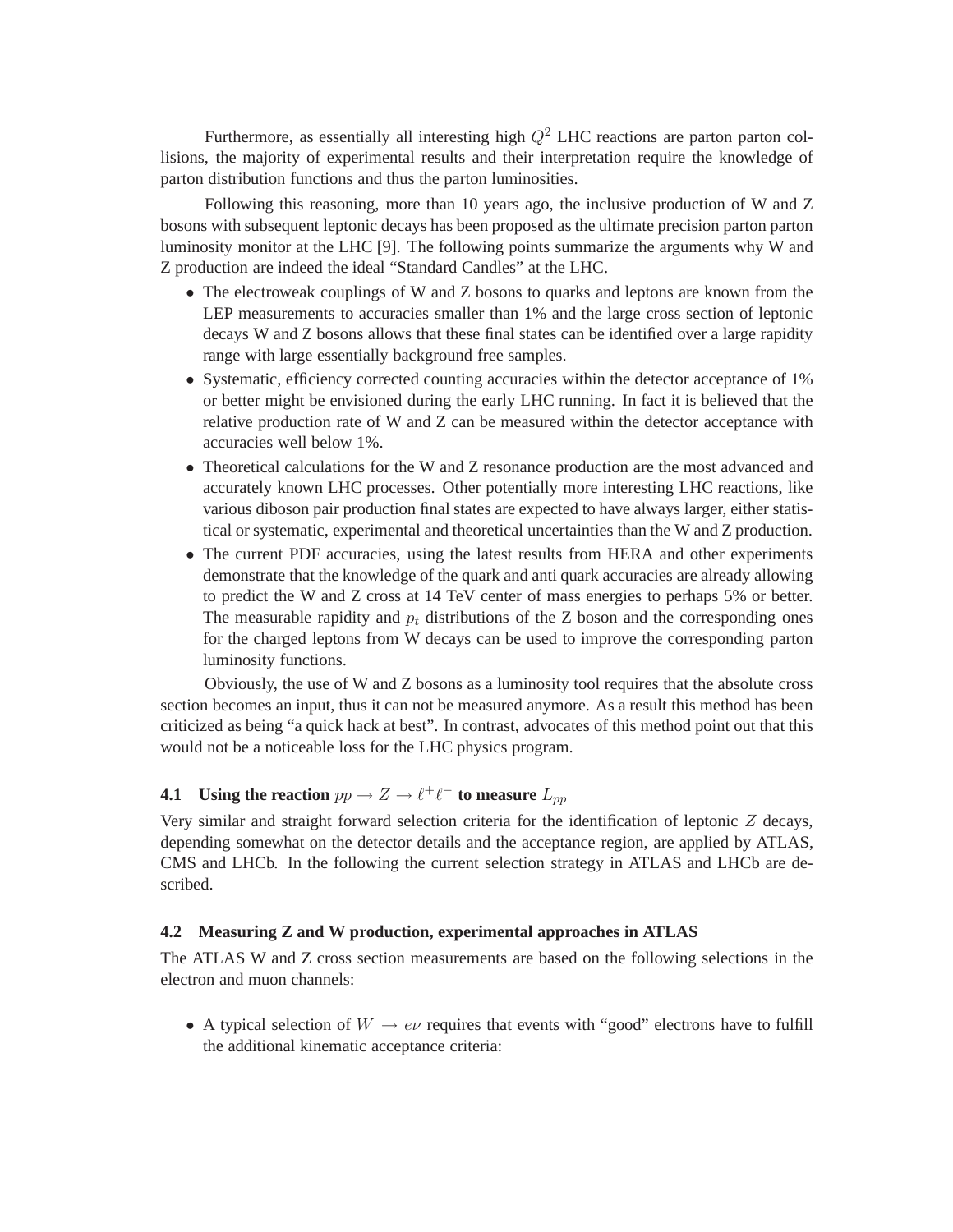$p_T > 25$  GeV,  $|\eta| < 1.37$  or  $1.52 < |\eta| < 2.4$ .

The criteria for  $W \to \mu\nu$  muons are similar where  $p_T > 25$  GeV and  $|\eta| < 2.5$ . is required. Furthermore, in order to classify the event as a  $W$  event, the reconstructed missing transverse momentum and the transverse mass should fulfill  $E_T(miss) > 25 GeV$  and  $m_T(W) > 40$  GeV.

• The selection of  $Z \rightarrow ee$  and  $Z \rightarrow \mu\mu$  requires that a pair of oppositely charged electrons or muons is found. Due to lower background the electrons should have  $p_T > 15$  GeV and  $|\eta|$  < 2.4 and their invariant mass should be between 80-100 GeV.

Similar criteria are applied for the muons with  $p_T > 15$  GeV and  $|\eta| < 2.5$ . The reconstructed mass should be between 71-111 GeV.

Following this selection and some standard Monte Carlo simulations, the expected number of reconstructed events per 10 pb<sup>-1</sup> at  $\sqrt{s} = 14$  TeV are about 45000, 5500 for W and Z decays to electrons and 60000, and 5000 for the decays to muons, respectively. Thus, even with a small data sample of only 10  $pb^{-1}$ , the statistical uncertainty for the Z counting comes close to 1% in each channel.

Systematic uncertainties from the experimental selection are dominated by the Z efficiency determination and from backgrounds in the W selection. Other sources of uncertainties originate from the knowledge of energy scale and the resolution. The lepton efficiencies are evaluated by considering  $Z \rightarrow \ell \ell$  events and using the so called "tag and probe" method, like for example described by the D0 experiment [7, 8]. The efficiency uncertainty associated with the precision of this method has been estimated for a data sample of 50  $pb^{-1}$  (1 fb<sup>-1</sup>) of data to be 2% (0.4%) for W and 3% (0.7%) for Z events. The backgrounds for W events are of the order 4% in the electron channel and 7% in the muon channel. The main contributions are from other W or Z decays, and are thus well understood, leading to background uncertainties of the order 4% for both channels if a sample 50 pb−<sup>1</sup> is analyzed. For much larger samples it is expected that uncertainties at or below 1% can be achieved. The backgrounds for the Z decays are very small, and can be determined accurately from mass spectrum, and hence does not carry any sizable uncertainty. It has been demonstrated, that the detector scales and resolutions can be determined very accurately [14], and the associated uncertainties are therefore also close to negligible. Some detailed studies demonstrate that eventually the systematic error between 1-2% or even

smaller might be achieved for the W and Z counting and within the detector acceptance up to rapidities of about 2.5.

In order to use this number for the pp luminosity determination the total inclusive W and Z cross-section at NNLO can be used. These have been calculated to be 20510 pb and 2015pb, respectively [27]. Variations in models, floating parameters, and other theoretical uncertainties lead to significant variations in the estimates. The uncertainties on these calculation are estimated to be 5% or smaller. This uncertainty appears to be currently dominated by the PDF uncertainties needed to extrapolate to the experimentally uncovered large rapidity region. More discussions about these uncertainties can be found for example at [28] and [29].

It can be assumed that the detailed studies of the rapidity distributions within the acceptance region with W and Z decays might eventually lead to further error reductions.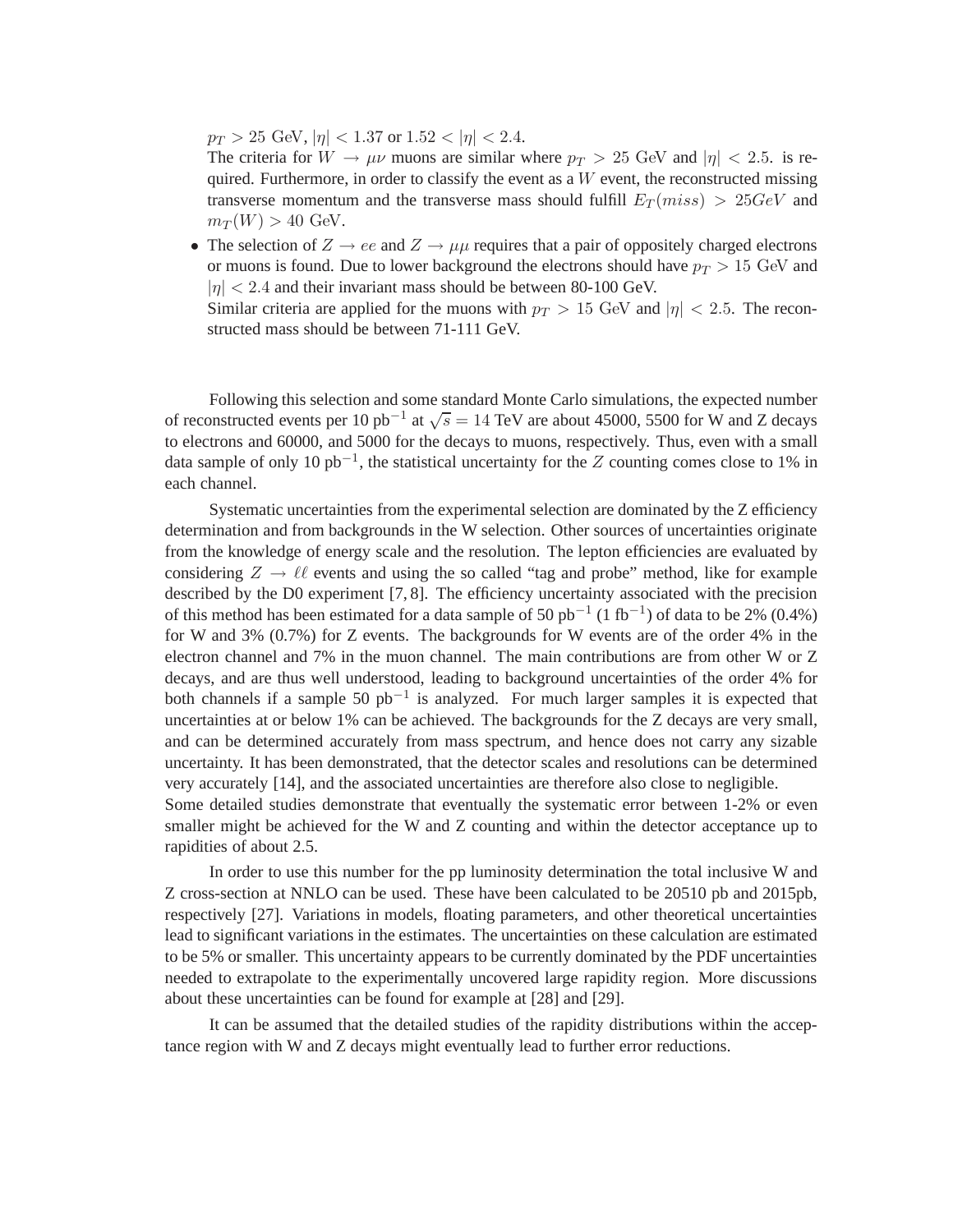#### **4.3 Measuring Z production, experimental approach in LHCb**

The uncertainty on the predicted Z production cross section at the LHC comes from two sources: the uncertainty on the NNLO partonic cross section prediction [27], which contributes an uncertainty of  $\langle 1\% \rangle$ , and uncertainties in our understanding of the proton Parton Distribution Functions (PDFs) which, for the latest MSTW fit [30], contribute an uncertainty of  $\sim 3\%$  for Z bosons produced with rapidities in the range  $-5 < y < 5$ .

A measurement of the Z production rate at LHCb via the channel  $Z \rightarrow \mu^+ \mu^-$ , which provides a final state that is both clean and fully reconstructible, can be achieved with high efficiency and little background contamination. In addition, since the dimuon trigger stream at LHCb [31] requires two muons with an invariant mass larger than 2.5GeV and a summed transverse momentum ( $P_T^1 + P_T^2$  $T(T)$  greater than 1.4GeV, a high trigger efficiency of  $\sim 95\%$  is expected for these events. A variety of background sources for this channel have been investigated: other electroweak processes such as  $Z \rightarrow \tau^+\tau^-$  where both taus decay to muons and neutrinos; QCD processes such as  $b\bar{b} \to \mu^+\mu^- + X$ ; and events where two hadrons with an invariant mass near the Z mass are both mis-identified as muons. To deal with these backgrounds an off-line selection has been developed [32] that requires: the dimuon invariant mass to be within 20 GeV of the Z mass; the higher and lower transverse momentum muons to be greater than 20 GeV and 15 GeV respectively; the impact parameter of both muons is consistent with the primary vertex; and both muons have associated hadronic energy that is less than 50 GeV. For  $Z \rightarrow \mu^+ \mu^-$  events that are triggered and reconstructed at LHCb, these off-line selection criteria will select  $91 \pm 1\%$  of the signal events while reducing the background to  $(3.0 \pm 2.9)\%$  of the signal level with the dominant contribution due to the combinatoric backgrounds from pion and kaon mis-identification. It is expected that these backgrounds can be well understood from real data or removed using muon isolation criteria. Overall it is expected that  $Z \to \mu^+ \mu^-$  events will be triggered, reconstructed and selected at LHCb at a rate of  $\sim 190 \text{e}vts/pb^{-1}$ . Systematic uncertainties have also been investigated and it is expected that with as little as  $5pb^{-1}$  of data the experimental efficiency (trigger, tracking, muon identification etc.) can be measured with an uncertainty of  $\sim 1.5\%$ enabling a luminosity measurement with an uncertainty of  $\sim 3.5\%$ .

#### **4.4 PDF and relative parton-parton luminosity measurements**

Theoretically well understood reactions at the LHC offer the possibility to use their rapidity distributions to improve todays knowledge of PDFs. Especially the resonance production of W and Z bosons with leptonic decays with low and high transverse momentum and the production of isolated high  $p_t \gamma$ -Jet events have been demonstrated to be very sensitive to the relative parton distribution functions. Simulations from ATLAS and CMS have shown that experimental errors on these rapidity regions up to  $|y|$  of about 2.5 can probably performed with accuracies eventually reaching perhaps 1% or better. The possibility to cross-check the measurements with W and Z decays to (a) electron(s) and (b) muon(s) and between both experiments will of course help to reach the accuracy.

During the past years simulation studies from the LHCb collaboration have shown that the experiment has a unique potential to extend the acceptance region from ATLAS and CMS for muons up to rapidity values at least up to 4.5. Furthermore, the existing overlap region for y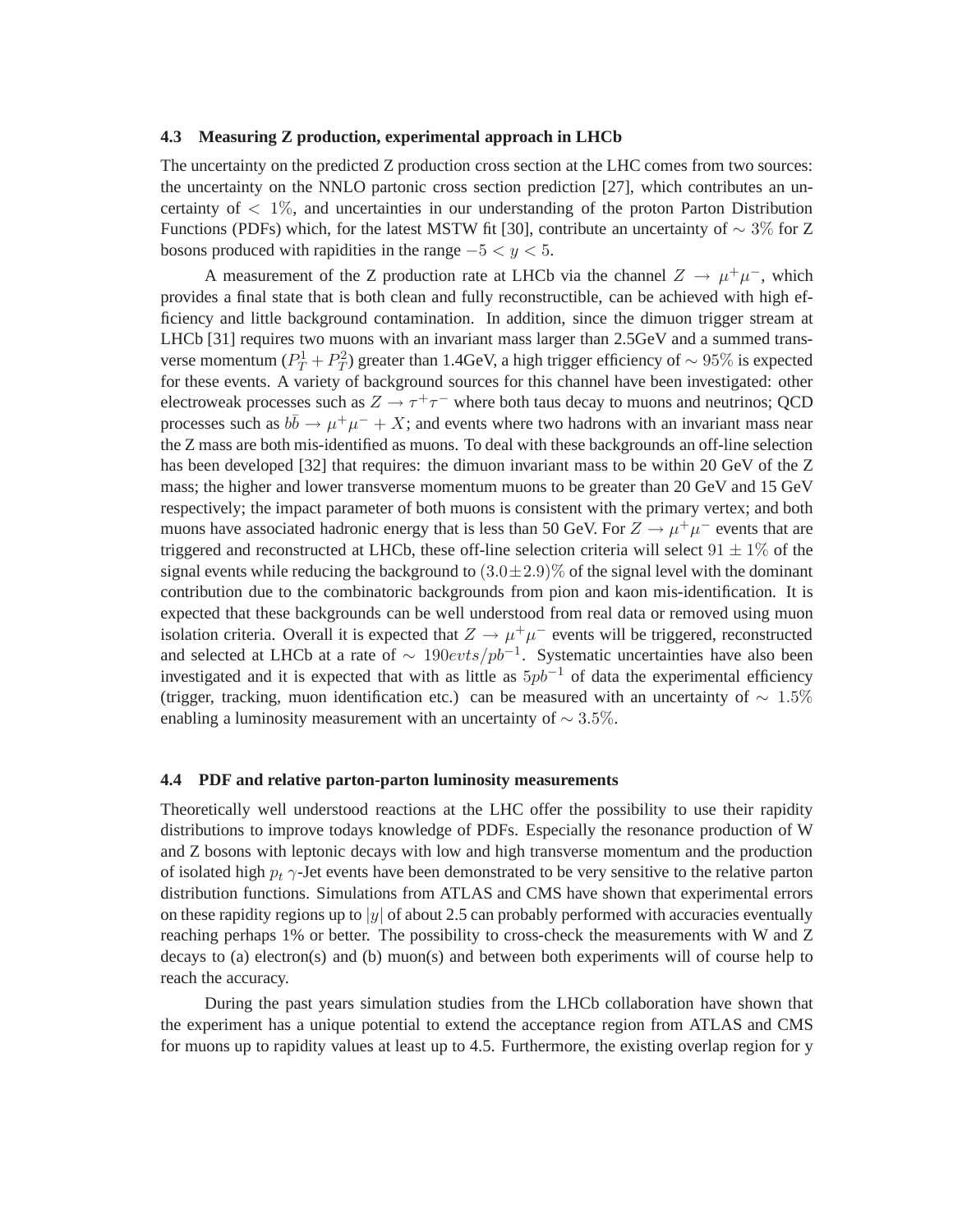between 1.9 and 2.5 should allow to reduce normalisation uncertainties. Obviously, these rapidity values are understood as being reasonably accurate but qualitative values and more precise values will be defined once real data will allow to define a well understood fiducial volume of the detectors.

In addition, the LHCb collaboration has investigated the possibility to identify clean samples of very low mass Drell-Yan mu-pair events. The results indicate that such pairs can be measured within their acceptance region down to masses of 5 GeV. Such a measurement would in principle allow to measure PDFs for x values approaching extremely low values of  $10^{-6}$  for the first time [33].

It should be clear that such measurements, which are known to be very sensitive to quark, antiquark and gluon relative parton luminosities will not allow an absolute PDF normalisation. Such an improvement of absolute PDF normalisation would require the accurate knowledge of the proton-proton luminosity to better than todays perhaps  $\pm$  3% PDF accuracy obtained from the HERA measurements over a large x range and obviously lower  $Q^2$ . The alternative approach to combine the relative parton luminosities over the larger  $x, Q^2$  range using the sum rules has, to our knowledge, so far not been studied in sufficient detail.

A more detailed analysis of the different experimental approaches to improve the PDFs are interesting but are beyond the scope of this note about the luminosity. Nevertheless we hope that the experimentalists of the three collaboration will start to combine their efforts and will pursue the PDF measurements, in direct collaboration with theorists, during the coming years.

### **5 Comparing the different pp luminosity measurements**

A relatively large number of pp luminosity measurements has been proposed and the most relevant have been discussed in this note. Here we try to give a critical overview of the different methods and their potential problems. Despite these advantages and disadvantage it should be clear that it is important to perform as many as possible independent luminosity methods during the coming years.

#### • **The machine luminosity determination using beam parameters:**

This method will be pursued independently of the experiments and its main purpose will be to optimize the performance of the LHC and thus providing a maximum number of physics collisions for the experiments. The potential to use this number as an almost instantaneous absolute luminosity number with uncertainties of perhaps  $\pm$  10% (and eventually  $\pm$  5%), assuming that non gaussian tails of the beam can be controlled to this accuracy will certainly be useful to the experiments. Of course the experiments would lose somewhat their "independence" and still need to combine this number with their actual active running time.

However, one should remember that the Tevatron experiments did not use this method for their measurements.

The method to determine the beam size using the LHCb precision vertex detector look very promising and it is hoped that their approach might result in a pp luminosity measurement with an associated uncertainty of 3-5%.

• **Total cross section and absolute luminosity normalisation with specialized far for-**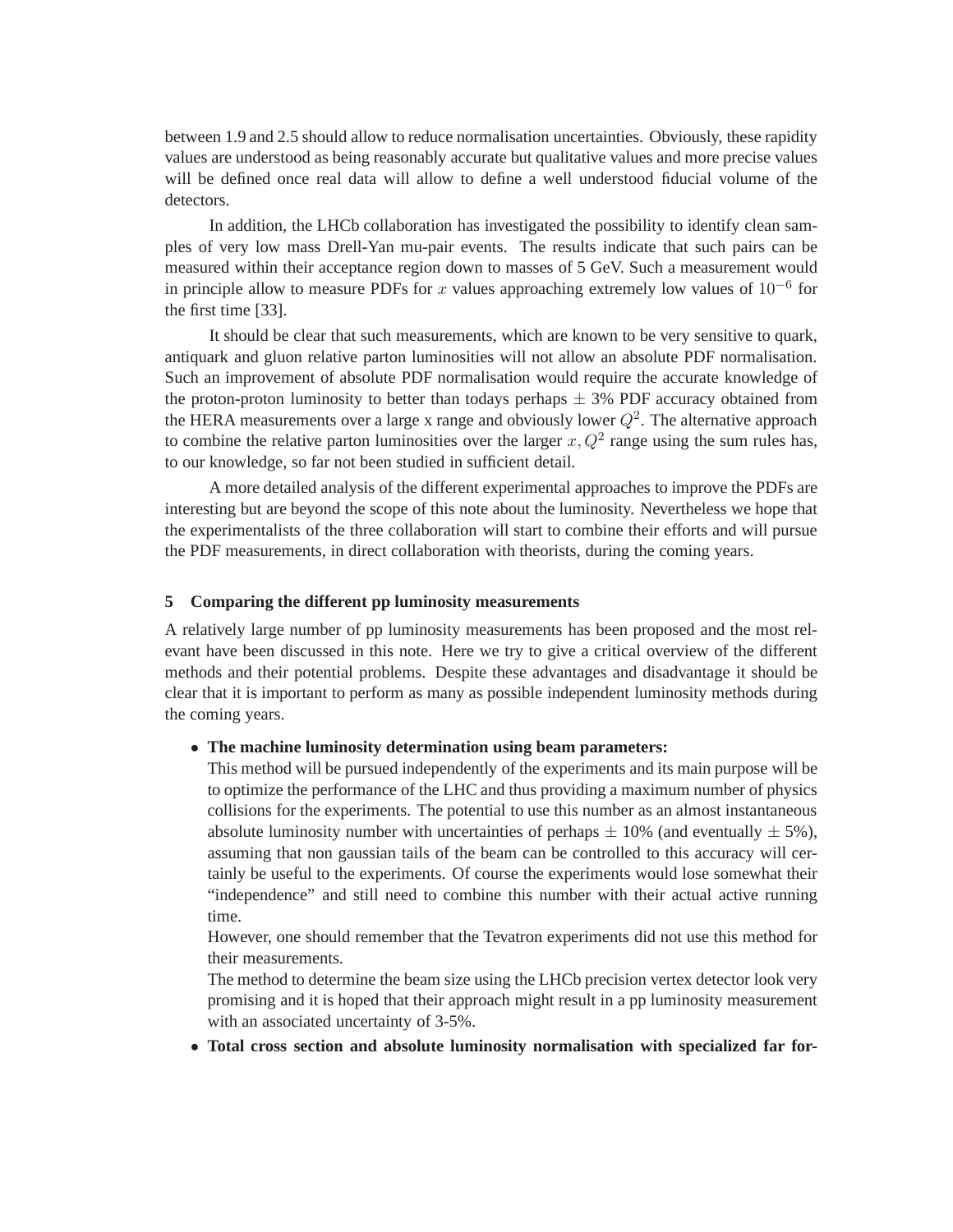# **ward Detectors:**

The luminosity independent total pp cross section measurement is planned by the TOTEM collaboration and by the ALFA detector. Using these numbers both ATLAS and CMS plan to obtain the pp luminosity from the counting of the pp elastic scattering counting numbers from the forward detectors which thus depend on the knowledge of the total cross section measurement. In order to obtain this number some few weeks of special optics and low luminosity LHC running are required. As all LHC experiments are very keen to obtain as quickly as possible some reasonable luminosity at 14 TeV center of mass energy it is not likely that those special LHC data taking will happen during the first year(s) of data taking. Furthermore, despite the hope that the total cross section can be determined in principle with an interesting accuracy of  $\pm$  1%, it remains to be demonstrated with real LHC running. In this respect it is worth remembering that the two independent measurements of the total cross section at the Tevatron differed by 12% while much smaller errors were obtained by the individual experiments. As a result the average value with an error of  $\pm 6\%$ was used for the luminosity normalisation.

#### • Luminosity determination using  $Z \to \ell \ell$ :

This method provides an accurate large statistic relative luminosity number. It will be as accurate as the theoretical cross section calculation, which is based on the absolute knowledge of the PDFs from other experiments, from unknown higher order corrections and their incomplete Monte Carlo implementation. Todays uncertainties are estimated to be about 5%. It has been estimated, assuming the experiments perform as expected, that the potential Z counting accuracy within the acceptance region including efficiency corrections might quickly reach  $\pm 1\%$ . The extrapolation to the uncovered rapidity space, mainly due to the worse knowledge of the PDFs in this region, increases the error to perhaps 3%. Taking other theoretical uncertainties into account an error of  $\pm 5\%$  is currently estimated. Of course, advocates of the Z normalisation method like to point out that the real power of this method starts once relative measurements, covering similar partons and similar ranges of the parton distribution functions will be performed with statistical errors below 5%. Examples where such a normalization procedure looks especially interesting are the relative cross section measurements of  $N(Z)/N(W)$ ,  $N(W^+)/N(W^-)$ , high mass Drell-Yan events with respect to Z events and diboson final states decaying to leptons. Of course, correlations and anticorrelations between quark and gluon dominated production rates exist and need to be carefully investigated before similar advantages for the gluon PDFs can eventually be exploited. The loss of an independent Z cross section measurement would of course be a fact of life.

# • **pp luminosity from the reaction**  $pp \rightarrow pp\mu\mu$ :

A measurement of this reaction offers in principle a direct and theoretically accurate proton proton luminosity value. Unfortunately current simulations from the experiments indicate that the accepted cross section is relatively small and only a few 1000 events can be expected per fb<sup>-1</sup>. The different simulation results indicate that the backgrounds can be suppressed sufficiently without increasing the experimental systematics too much. Simulation studies [34] in CMS find that in the absence of pile-up, of the order 7000 events/fb can be selected. Apart from pile-up a leading source of systematic error is the contamina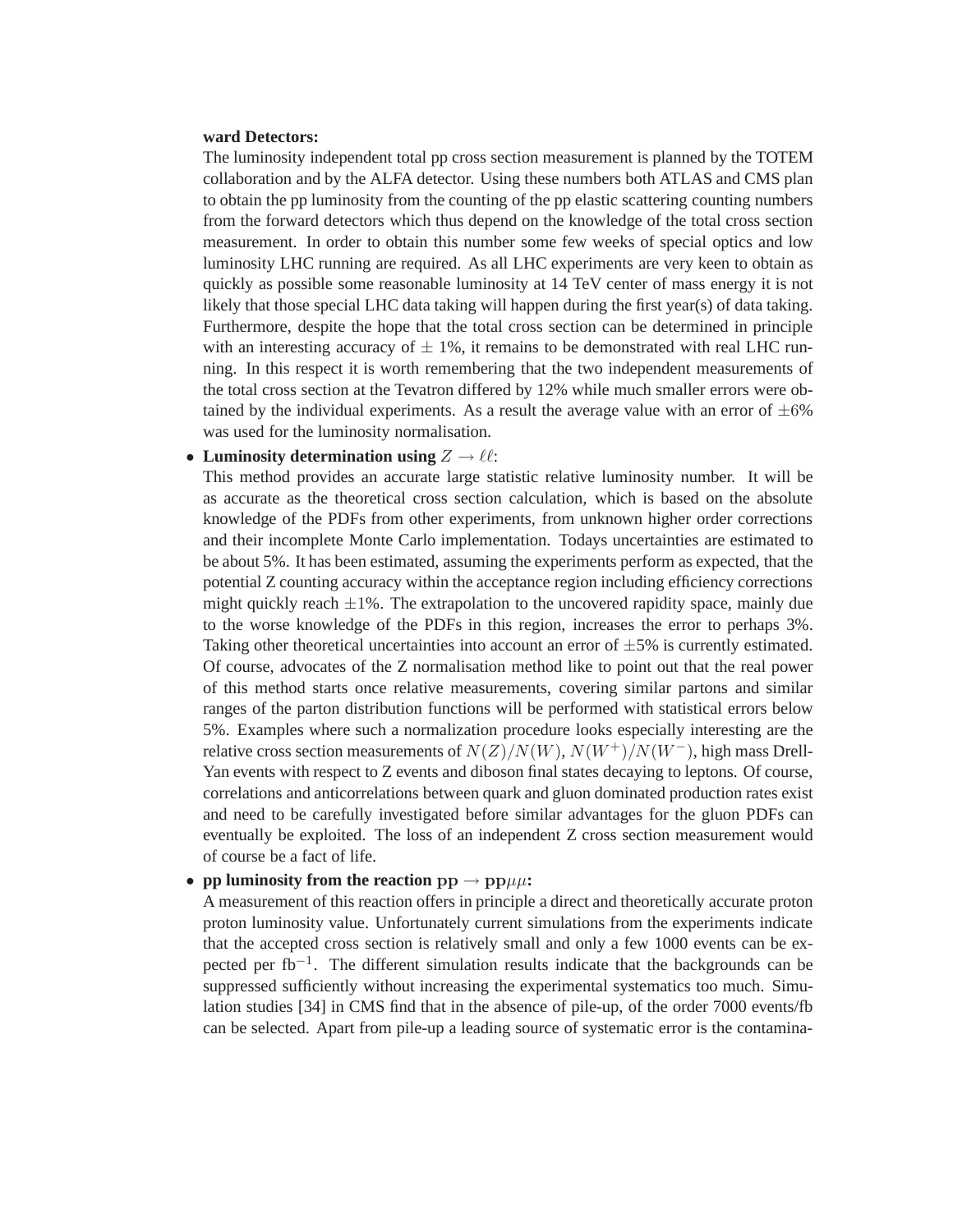tion of the signal with events in which one of the protons dissociates. In the absence of pile-up, the use of the Zero-Degree-Calorimeters (one on each side of IP) and the Castor calorimeter (in 2009/10 available only on one side of the IP) in veto can improve the signal to background ratio from  $\sim 1$  to  $\sim 3$ . Hence in CMS this method may provide a means of measuring the absolute luminosity in the first LHC data with a total error of below 10%. In addition, the current simulation results indicate that small systematic errors of perhaps 1-2% might eventually be achievable<sup>5</sup> once a yearly luminosity of 5-10 fb<sup>-1</sup> in ATLAS and CMS (2  $fb^{-1}$  for LHCb) might be recorded. It remains to be seen if muons with transverse momenta well below 20 GeV can indeed be measured as accurately as muons with transverse momenta above 25 GeV.

#### **5.1 Which luminosity accuracy might be achievable and when**

Of course the potential time dependent accuracy of the different luminosity methods can only be guessed today as such numbers depend obviously on the LHC machine performance during the coming years. For the purpose of this Section we are mainly interested in measurements at the 14 TeV center of mass energy and assume that the following "data samples" would define such "years". Of course, it could be hoped that the luminosity and energy increase would go much faster resulting in "some" shorter LHC years. Thus we assume that the first 14 TeV year, currently expected to be 2010, will correspond to 0.1 fb<sup>-1</sup>, followed by a 1 fb<sup>-1</sup> year. During the third and fourth year ATLAS and CMS expect to collect about 5  $fb^{-1}$  and 10  $fb^{-1}$  while LHCb expects to collect roughly 2 fb<sup>-1</sup> per year. We assume further that the special optics low luminosity data taking periods requiring perhaps a few weeks for TOTEM and similar for ALFA will take only place during the year when more than 1 fb<sup>-1</sup> per year or more can be expected.

As a result, for the first two 14 TeV running years, realistic luminosity numbers could come from (1) the machine group and (2) from the indirect method using the inclusive production of Z events with leptonic decays.

As has been pointed out in Section 3.1 the method (1) would, without any additional efforts by the machine group, allow a first estimate with  $a \pm 20-30\%$  luminosity accuracy. We assume however that, due to the delay of the real 14 TeV start to 2010, enough resources could be found that people within the machine group could carefully prepare for the necessary beam parameter measurements and that the experiments will do the corresponding efforts to correct such a machine luminosity number for real detector data taking one could hope for a 10% measurement for 2010 and a 5% accuracy for 2011.

In contrast, method (2) would by definition be an integrated part of any imaginable experimental LHC data taking period. In fact, if enough attention is put into the Z counting method, the data expected during 2010 running might already reach statistical errors of  $\pm$  2% per 5 pb<sup>-1</sup> periods. Thus perhaps about 10-20 such periods could be defined during the entire year and systematic errors for the lepton efficiency correction within the detector acceptance could reach similar  $\pm$  2-3% accuracies. During the following years these errors might decrease further to 1% or better. Once the rate of any "stable" simple high rate final states and even trigger rates relative

<sup>&</sup>lt;sup>5</sup>It might be interesting to study the experience from similar measurements at the experimentally ideal conditions of LEP, where uncertainties above  $\pm$  3% have been reported [24].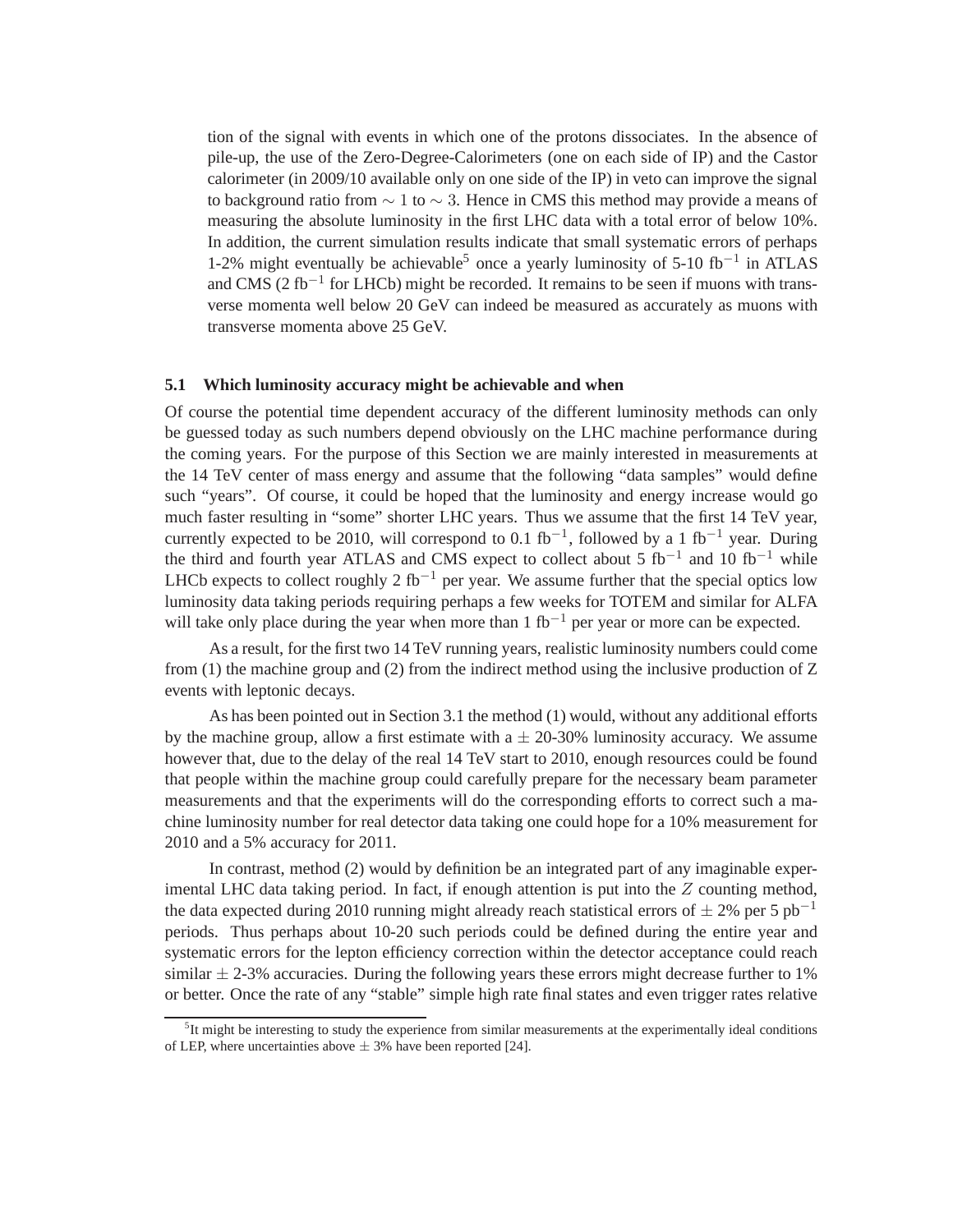to the Z counting rate has been determined, such relative event rates can be used subsequently to track the "run" luminosity and even the real time luminosity with similar accuracy.

Theoretical limitations of the cross section knowledge, not expected to improve without LHC data taking, would limit the accuracy to about  $\pm$  5%. The expected detailed analysis of the 2010 rapidity distributions of W, Z and  $\gamma$ -jet events will allow some improvements for the years 2011 and beyond. We can thus expect that appropriate ratio measurements like the cross section ratio measurements of  $Z/W^{\pm}$  and  $W^-/W^+$  will already reach systematic accuracies of  $\pm$  1-2% during 2010 and 1% or better in the following years. Measurement of b physics, either in LHCb or in ATLAS and CMS might in any case prefer to perform luminosity independent measurements and relate any of the "new" measurements to some relatively well known and measurable B-hadron decays.

It is also worth pointing out that currently no other high  $Q^2$  reaction has been envisioned, which might be measurable to a systematic precision of better than  $5-10\%$  and a luminosity of up to 1fb<sup>-1</sup>. In addition, most of the interesting high  $Q^2$  electroweak final states will unfortunately even be limited for the first few LHC years to statistical accuracies to 5% or more.

The prospect for the other luminosity measurements start to become at earliest interesting only once a few 100 pb−<sup>1</sup> can be recorded. Consequently one can expect to obtain a statistical interesting accuracy from the reaction  $pp \rightarrow pp\mu\mu$  after 2010. Similar, it looks unlikely that low luminosity special optics run will be performed before 2011. Consequently one might hope that few % accurate total cross section numbers become available before the 2012 data taking period will start.

#### **6 Summary and Outlook**

A large variety of potentially interesting pp luminosity measurements, proposed during the past 10-15 years, are presented in this Section.

Realistically only the machine luminosity measurement and the counting of the Z production might reach interesting accuracies of 5% before 2011. For all practical purposes it looks that both methods should be prepared in great detail before the data taking at 14 TeV collision energies will start in 2010.

We believe that a working group, consisting of interested members of the three pp collider experiments and interested theorists, should be formed to prepare the necessary Monte Carlo tools to make the best possible use of the soon expected W and Z data, not only for the pp luminosity normalization but even more for the detailed investigations of the parton parton luminosity determination and their use to predict other event rates for diboson production processes and high mass Drell-Yan events.

#### **References**

[1] Up to Date Performance of the ATLAS, CMS and LHCb Detectors and further detailed references can be found on the corresponding homepages http://atlas.web.cern.ch/Atlas/index.html, http://cmsinfo.cern.ch/Welcome.html/ and http://lhcb.web.cern.ch/lhcb/.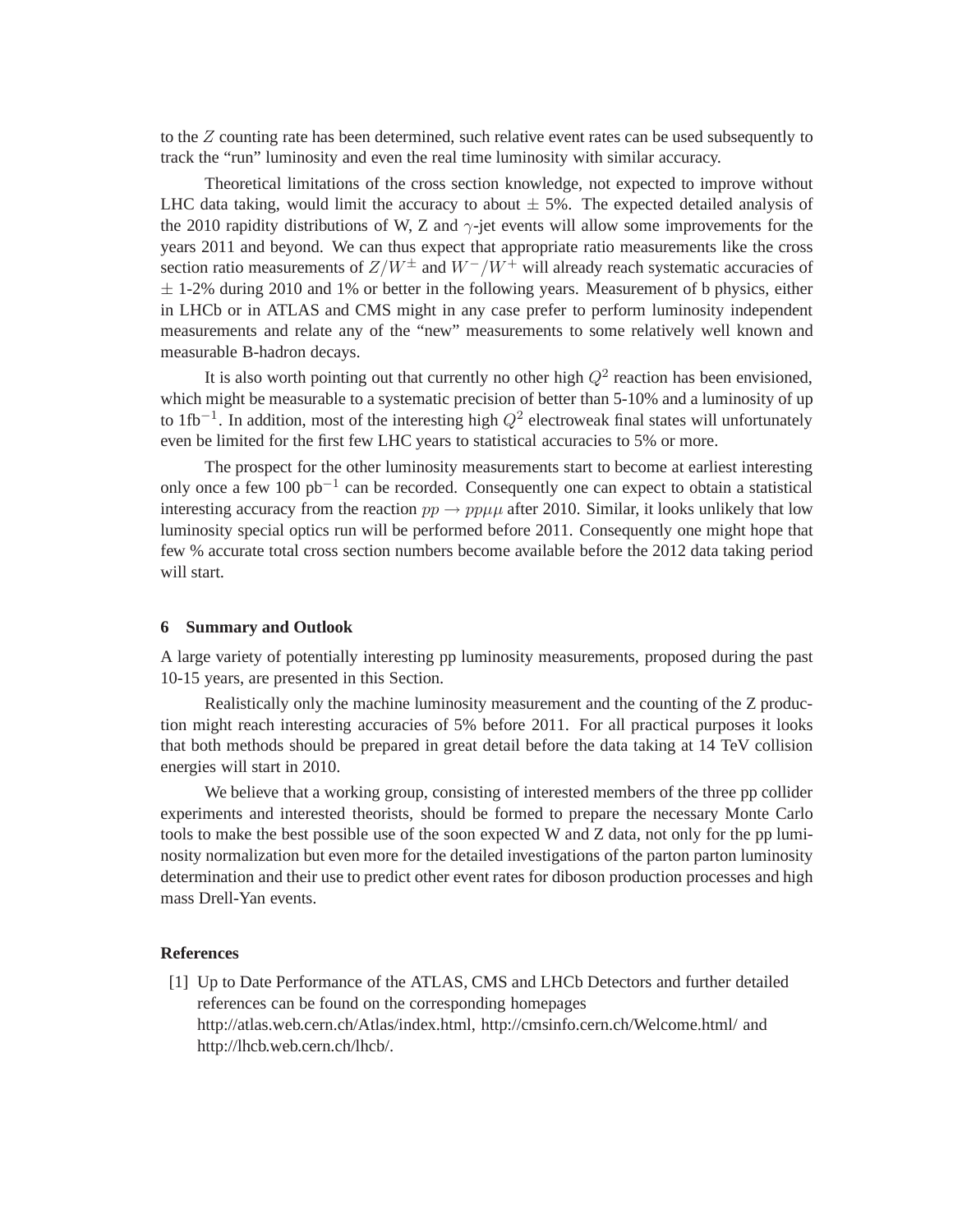- [2] W. Herr and B. Muratori, *Concept of luminosity*. Proceedings CAS2003, http://doc.cern.ch/yellowrep/2006//p361.pdfCERN-2006-002 p. 361.
- [3] H. Burkhardt and P. Grafstrom, *Absolute luminosity from machine parameters*. 2007. CERN-LHC-PROJECT-Report-1019 and http://cdsweb.cern.ch/record/1056691.
- [4] V. M. Budnev, I. F. Ginzburg, G. V. Meledin, and V. G. Serbo, Nucl. Phys. **B63**, 519 (1973).
- [5] V. A. Khoze, A. D. Martin, R. Orava, and M. G. Ryskin, Eur. Phys. J. **C19**, 313 (2001). hep-ph/0010163.
- [6] M. Dittmar *et al.*, *Parton distributions: Summary report for the HERA LHC workshop*. Preprint hep-ph/0511119, 2005.
- [7] CDF II Collaboration, D. E. Acosta *et al.*, Phys. Rev. Lett. **94**, 091803 (2005). hep-ex/0406078.
- [8] A. M. Bellavance, *W / Z production cross sections and asymmetries at E(CM) = 2-TeV*. Preprint hep-ex/0506025, 2005.
- [9] F. P. M. Dittmar and D. Zurcher, Phys. Rev. **D56**, 7284 (1997). hep-ex/9705004.
- [10] J. Pinfold, *Plans for the very forward region of ATLAS: The lucid luminosity monitor*. Prepared for 9th ICATPP Conference on Astroparticle, Particle, Space Physics, Detectors and Medical Physics Applications, Villa Erba, Como, Italy, 17-21 Oct 2005.
- [11] TOTEM Collaboration, G. Anelli *et al.*, JINST **3**, S08007 (2008).
- [12] LHCb Technical Proposal, CERN-LHCC-98-004.
- [13] LHCb Technical Design Report 9 *LHCb Reoptimized Detector*, CERN-LHCC-2003-030.
- [14] ATLAS Collaboration, N. Besson, M. Boonekamp, E. Klinkby, T. Petersen, and S. Mehlhase, Eur. Phys. J. **C57**, 627 (2008). 0805.2093.
- [15] See CMS Collaboration CMS PAS EWK-08-005 for Electrons and CMS PAS 2007/002 for Muons.
- [16] See LHCb Technical Design Report 10, *LHCb Trigger System*, CERN-LHCC-2003-031.
- [17] H. Schmickler, *How to measure beam intensity ?* http://indico.cern.ch/getFile.py/access?contribId=s1t18&resId=1&materialId=1&confId=a053945Talk given to Atlas 27 June 2005.
- [18] S. V. der Meer, *Calibration of the effective beam height in the isr*. http://doc.cern.ch//archive/electronic/kek-scan//196800064.pdfCERN-ISR-PO-.
- [19] K. Potter, *Luminosity measurements and calculations*. CAS 1992, CERN yellow report, http://doc.cern.ch/yellowrep/1994/94-01/p117.pdfp. 117 ff.